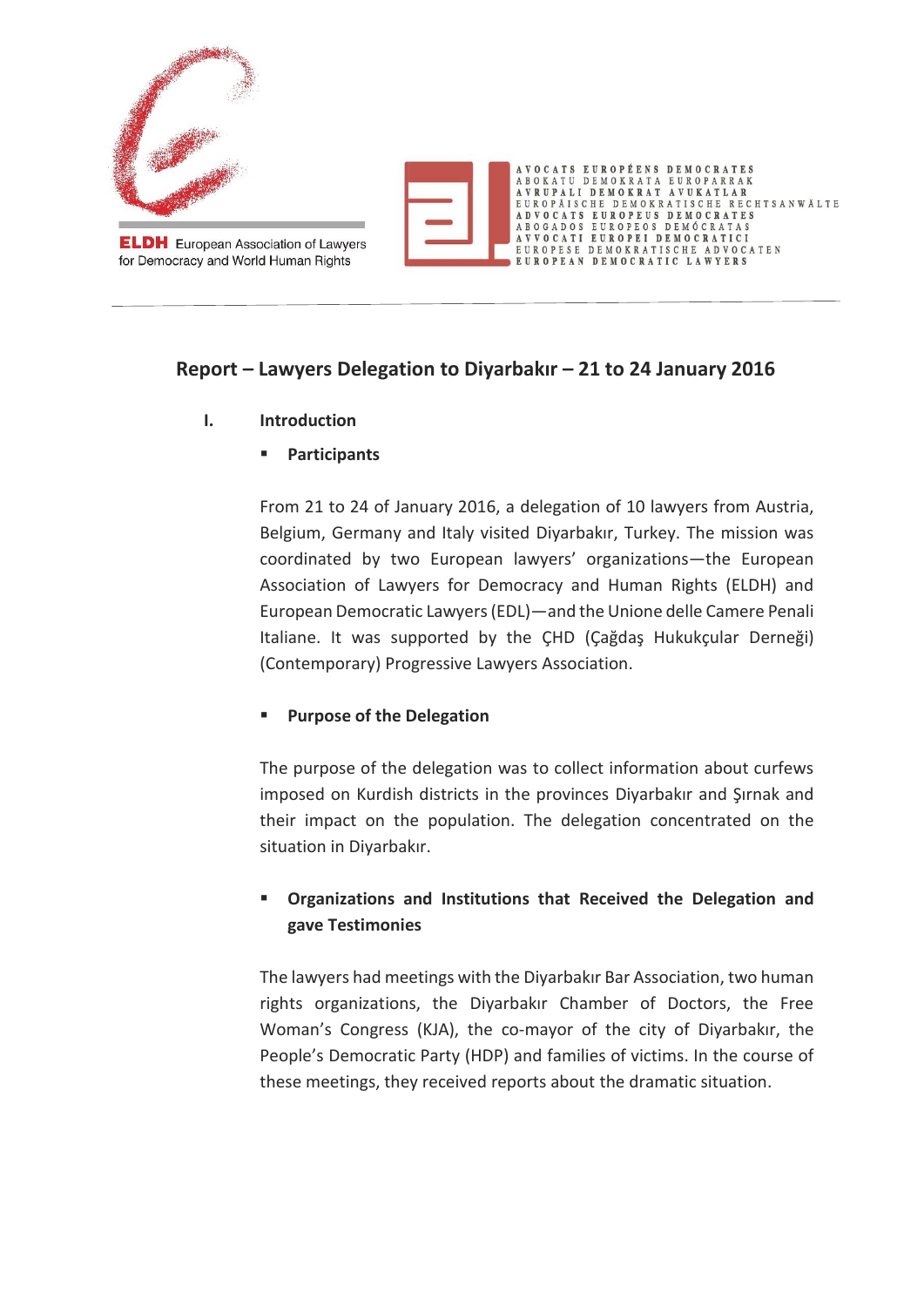### **Individual Witnesses and Lawyers who Gave Testimonies**

The lawyers delegation also met families (mostly women), some of whom had been on hunger strike to receive permission from the army, police or the governor to bury their killed children, whose bodies had been left lying in the street for up to 28 days.

The lawyers delegation spoke to a lawyer representing seven citizens of Sur (five living under the curfew and two in the security zone) and who, after taking legal action before the Turkish courts in vain, had appealed to the European Court of Human Rights.

### **Meetings with the Representatives of the Army or the Governor**

The members had no chance to meet the military commander or the governor. This report will be sent to them for their comments and explanations.

In the course of these meetings, the delegation received reports and testimonies about the dramatic situation inside but also outside the curfew zones.

### **II. Preliminary Remarks and Limitations of the Fact-Finding Mission**

- The government of Turkey has ordered a news embargo on curfew areas and security zones. Journalists and independent observers are not allowed to access these areas. Thus the number of killed and injured people and other incidents are estimates and are incomplete. They are based on the documentation of human rights organisations that collect evidence from statements from former inhabitants of the areas, from media reports (which are controlled by the Turkish government) and from social media. The delegation refers to the respective source in its report when numbers are mentioned.
- Due to the lack of independent documentation, proper investigations and autopsies, the delegation is unable to assess the numbers and circumstances of incidents and thus, abstains from categorizing the victims as civilians and/or fighters.
- Both national and international journalists face unprecedented legal obstacles and arrests, even serious threats to their lives. By the end of 2015, the government had blocked access to over 90 news portals,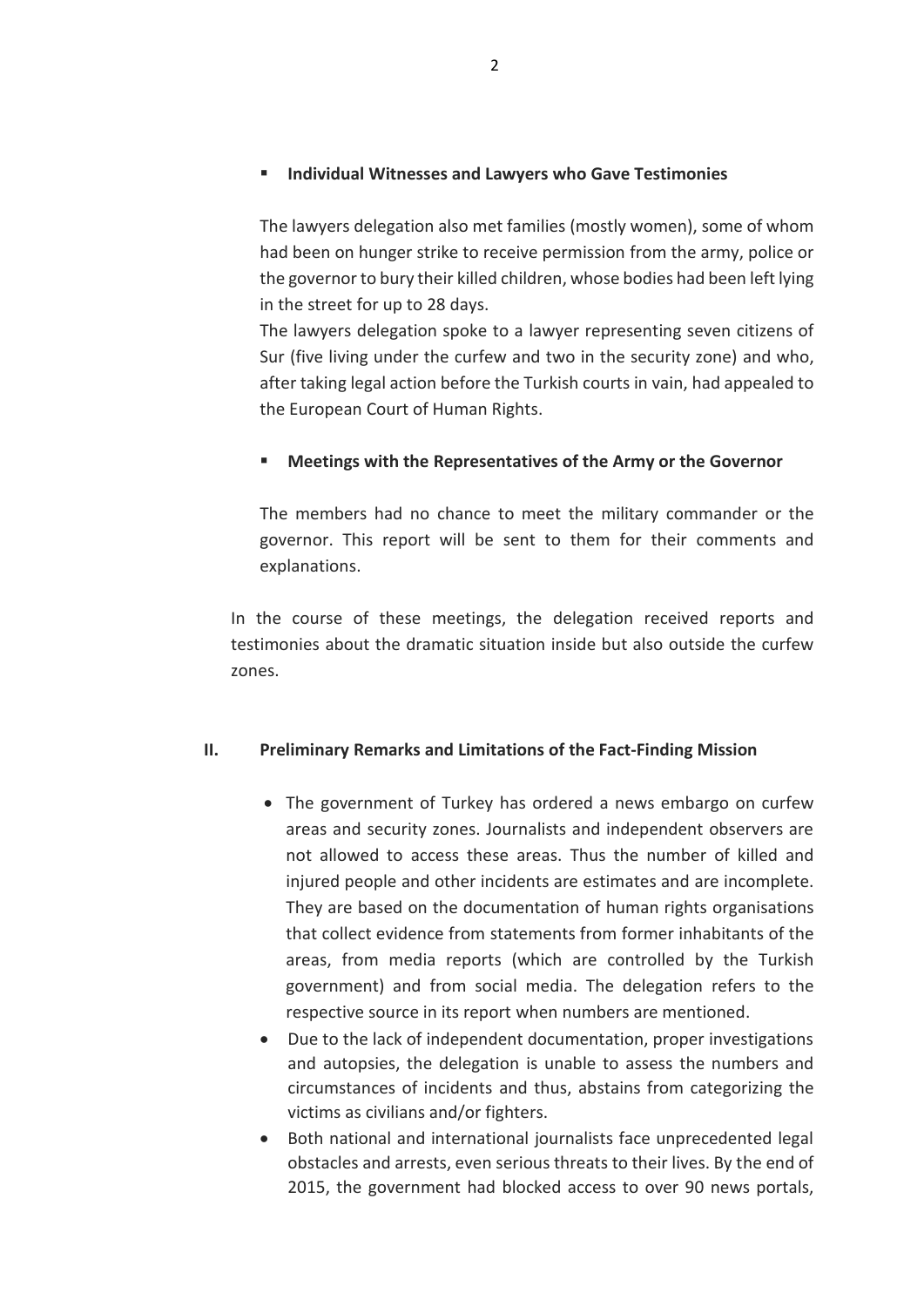media outlets and websites. More than 23 websites reporting on issues mostly related to the resolution of the Kurdish question were shut down. Diyarbakır-based JİNHA News Agency reporters, consisting solely of women, were taken into custody.

 Further, the delegation abstains from an assessment of whether the situation in the curfew and neighbouring areas amounts to an armed conflict and thus a less extensive form of war, to which the rules of war apply as laid down in the Geneva Conventions, in particular number IV. Subsequently, the delegation refers to the minimum standards that apply to human rights law violations. If the situation is a non-international armed conflict, international humanitarian law applies.

**However, the delegation strongly underscores that basic fundamental human rights are non-disposable and indivisible rights to which both civilians and fighters are entitled.** 

# **III. Personal Observations by the Members of the Delegation and Testimonies and Reports Received by Witnesses and Interlocutors**

The delegation had no access to the area under curfew. However, the lawyers could walk on the main street that separates Sur's curfew area from the special security area. They could also see helicopters and fighter jets over Sur, as well as armoured vehicles, including a tank, at the entrance of the curfew zone. They could see the metal fence that prevents citizens living in Sur leaving the area and people from outside entering.

Moreover, from outside the curfew area they could hear machine guns and artillery inside the curfew zone.

Human rights defenders and centres of documentation can only gather information through telephone contact with people inside the area or from reports of people who have left the respective towns or districts. In addition, (social) media contributes to the collection of information. Only for the (short) periods when the curfew is lifted outsiders can access the area. Independent investigations and comprehensive documentations are impossible.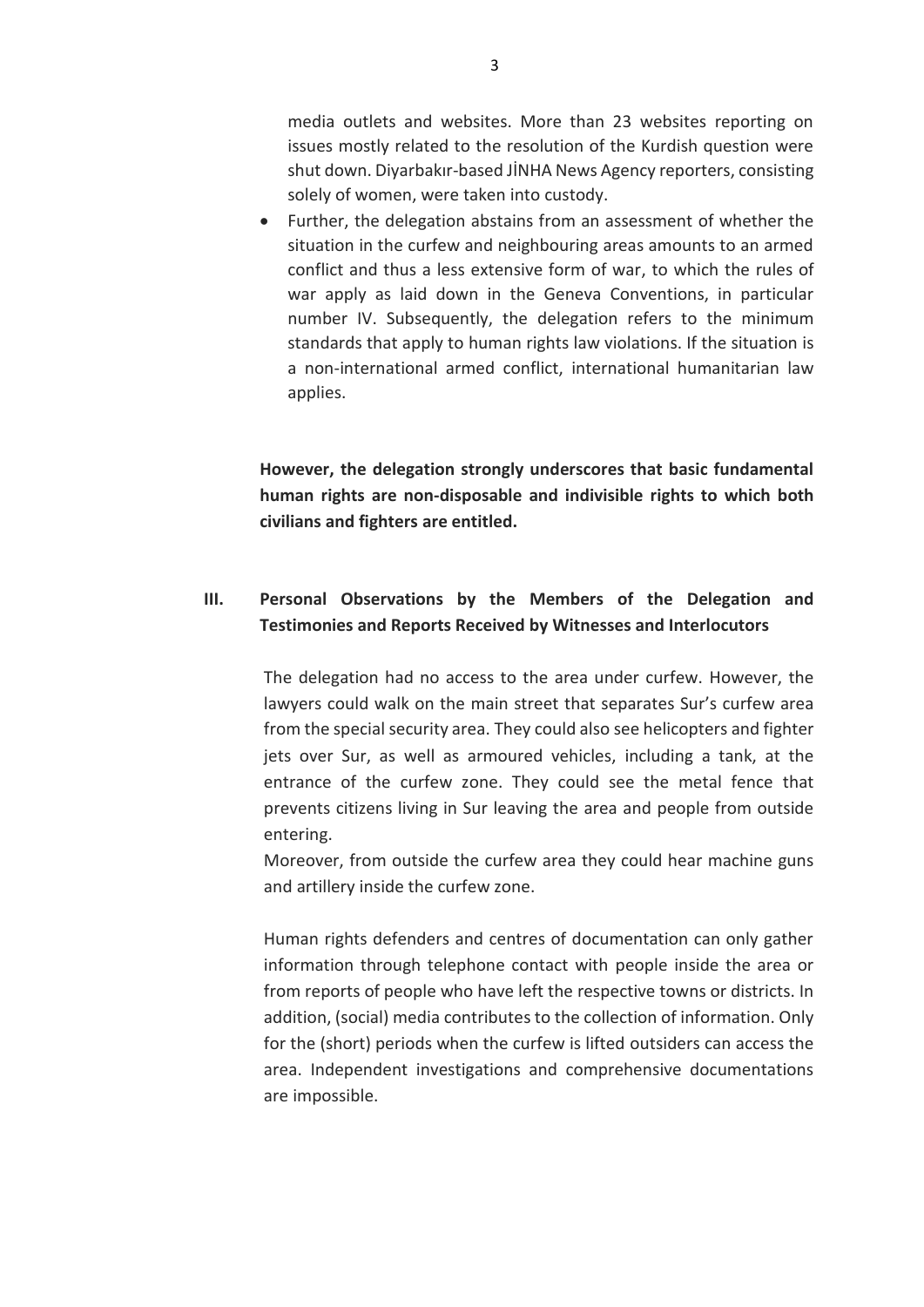### **1. The Curfew Imposed on Various Districts in Diyarbakır**

#### **The area of Curfew in Diyarbakır**

At the time of the lawyers delegation visit, a round-the-clock curfew had been imposed for 57 days on six out of Sur's 15 neighbourhoods, the ancient centre of Diyarbakır. The military had declared the other part of Sur a special security area, where access was limited and under the strict control of the Turkish military and special police forces.

A few days after the delegation left Sur, the authorities extended the curfew to five additional neighbourhoods, 11 in total. Two weeks later, the curfew on these additional neighbourhoods was lifted again.

It is estimated that around 22,000 inhabitants of Sur have moved out of the curfew area to save their own lives. The curfew in Sur is now gradually being lifted, street by street. Those who had fled the fighting and moved to other areas of the country have finally been allowed to go home.<sup>1</sup> However, in other towns such as those in the province of Hakkari's Yüksekova district, the curfew continues or has even intensified.

#### **Other Districts Where a Curfew has been Declared**

The Human Rights Foundation of Turkey says in its report: "Since 16 August 2015 until 18 March 2016, there have been 63 officially confirmed, open-ended and round-the-clock curfews in at least **22 districts** of **seven cities** (primarily Diyarbakır, Cizre-Şırnak in the provinces, Şırnak, Mardin Hakkâri, Muş, Elazığ, Batman) where approximately **1 million 642 thousand people** reside (according to the 2014 population census)." <sup>2</sup> The number of people affected by the curfew rises every day.

### **Duration of the Curfews**

 $\overline{a}$ 

The curfews differ in length. Some are lifted for short periods of several hours, some last for days or take place only at night. Some, including the

 $^1$  See 'Turkish Kurds go home to war-ravaged city of Diyarbakir as curfew lifted', by Norma Costello, 19 March 2016, at [http://www.independent.co.uk/news/world/middle-east/turkish-kurds-go-home](http://www.independent.co.uk/news/world/middle-east/turkish-kurds-go-home-to-war-ravaged-city-of-diyarbakir-as-curfew-lifted-a6941941.html)[to-war-ravaged-city-of-diyarbakir-as-curfew-lifted-a6941941.html.](http://www.independent.co.uk/news/world/middle-east/turkish-kurds-go-home-to-war-ravaged-city-of-diyarbakir-as-curfew-lifted-a6941941.html)

<sup>&</sup>lt;sup>2</sup> See the fact sheet of the Human Rights Foundation of Turkey (TIHV) at http://en.tihv.org.tr/factsheet-on-declared-curfews-between-august-16th-2015-and-march-18th-2016-and-civilians-wholost-their-lives/.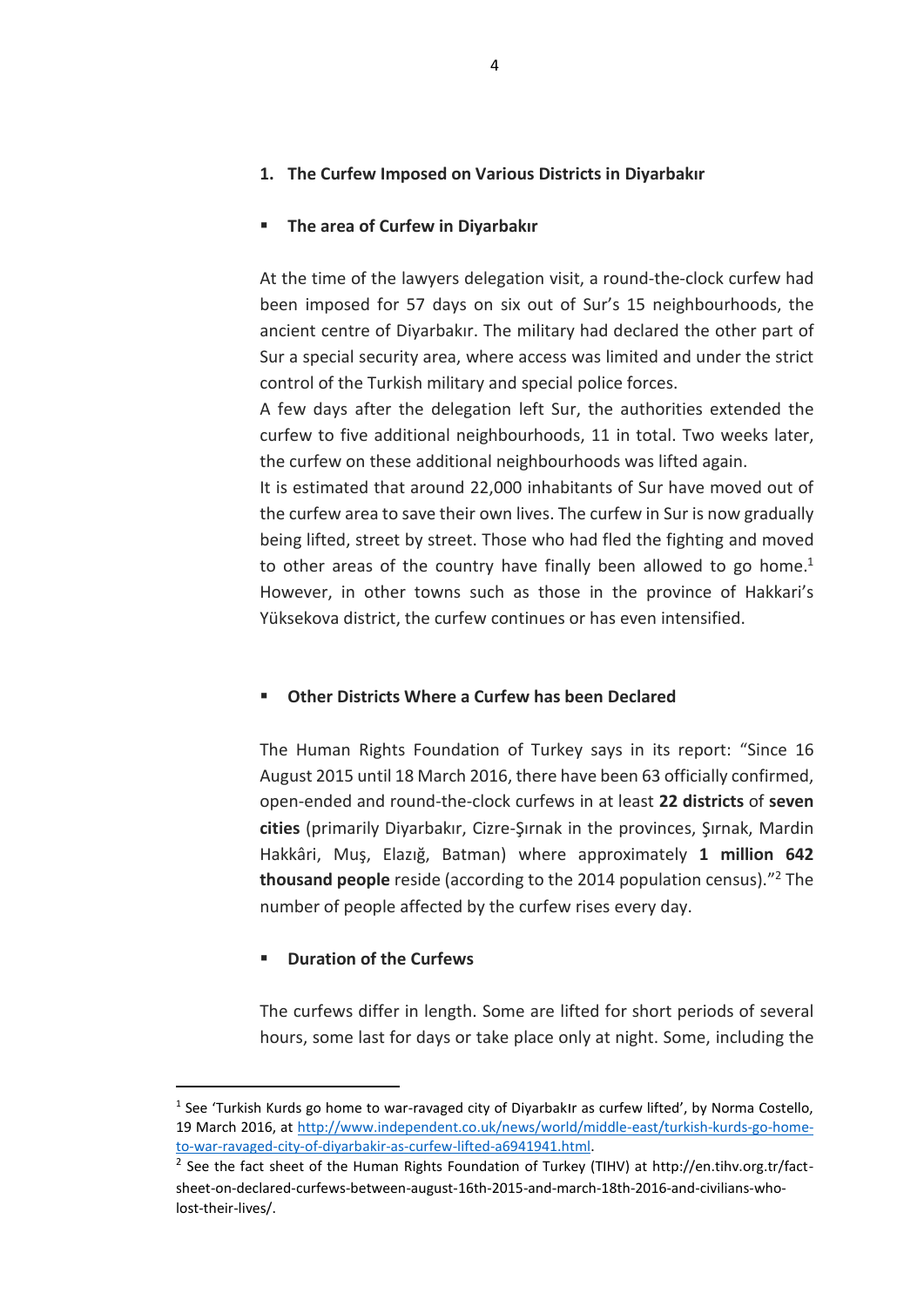curfew in Diyarbakır, were declared open-ended and round the clock. From time to time, they are lifted. People are allowed to leave their homes and the curfew area. Once they leave the zone, they are not always allowed to return to their homes and thus become displaced.

### **Official Justification for the Curfews**

The official reasoning for the curfews is to ensure the security of the population and restore law and order. In addition, the Şırnak governor's office said in a statement, "A curfew is declared to neutralize separatist terror group members, remove explosives-laden barricades and ditches...and secure public order."<sup>3</sup> A curfew was also imposed in the town of Nusaybin, on the Syrian border, to restore order "in response to increasing terror incidents". 4

President Erdoğan has vowed to "eliminate and annihilate"<sup>5</sup> the PKK (Kurdistan Workers' Party; Partiya Karkerên Kurdistanê) .

On 8 January 2016, the Turkish Minister for EU Affairs, Volkan Bozkır, referring to the demand of the European Court of Human Rights to the Turkish State to give an explanation on the legal ground of the curfews said "These operations will continue until this region is fully cleared of terrorists. The state has its determination and nobody can question this. Like all countries, Turkey has the obligation, responsibility and right to provide security and comfort to its citizens. An important operation is being carried out in Turkey. Militants had launched a massive campaign in the aforementioned areas under the guise of democratic autonomy with their own flag and legal system."<sup>6</sup> He continued, "In such a situation, the EU has no word to say. And until now, there were no serious criticism…directed at us by the EU."

# **Who Declares the Curfews?**

The governors or deputy governors of the respective districts/towns order the curfews and announce them on their websites, on TV, radio and

 $\overline{\phantom{a}}$ 

<sup>&</sup>lt;sup>3</sup> Quoted by Seyhmus Cakan in the article 'Clashes in southeast Turkey kill seven, new curfews declared', 14 December 2015, at [http://uk.reuters.com/article/uk-turkey-kurds](http://uk.reuters.com/article/uk-turkey-kurds-idUKKBN0TX18O20151214)[idUKKBN0TX18O20151214.](http://uk.reuters.com/article/uk-turkey-kurds-idUKKBN0TX18O20151214)

<sup>4</sup> Ibid.

<sup>5</sup> See Reuters articles: '25 killed; Erdoğan vows to annihilate Kurd militants', 18 December 2015, at <http://www.arabnews.com/middle-east/news/852031> and 'Erdoğan vows to eliminate Islamic State and PKK', 19 December 2015, at [http://www.reuters.com/video/2015/12/20/erdogan-vows-to](http://www.reuters.com/video/2015/12/20/erdogan-vows-to-eliminate-islamic-state?videoId=366748701)[eliminate-islamic-state?videoId=366748701.](http://www.reuters.com/video/2015/12/20/erdogan-vows-to-eliminate-islamic-state?videoId=366748701)

 $6$  Article by Serkan Demirtas, 'Turkey to make defense at ECHR over curfews in southeast', 9 January 2016, at [http://www.hurriyetdailynews.com/turkey-to-make-defense-at-echr-over-curfews-in](http://www.hurriyetdailynews.com/turkey-to-make-defense-at-echr-over-curfews-in-southeast-.aspx?PageID=238&NID=93614&NewsCatID=510)[southeast-.aspx?PageID=238&NID=93614&NewsCatID=510.](http://www.hurriyetdailynews.com/turkey-to-make-defense-at-echr-over-curfews-in-southeast-.aspx?PageID=238&NID=93614&NewsCatID=510)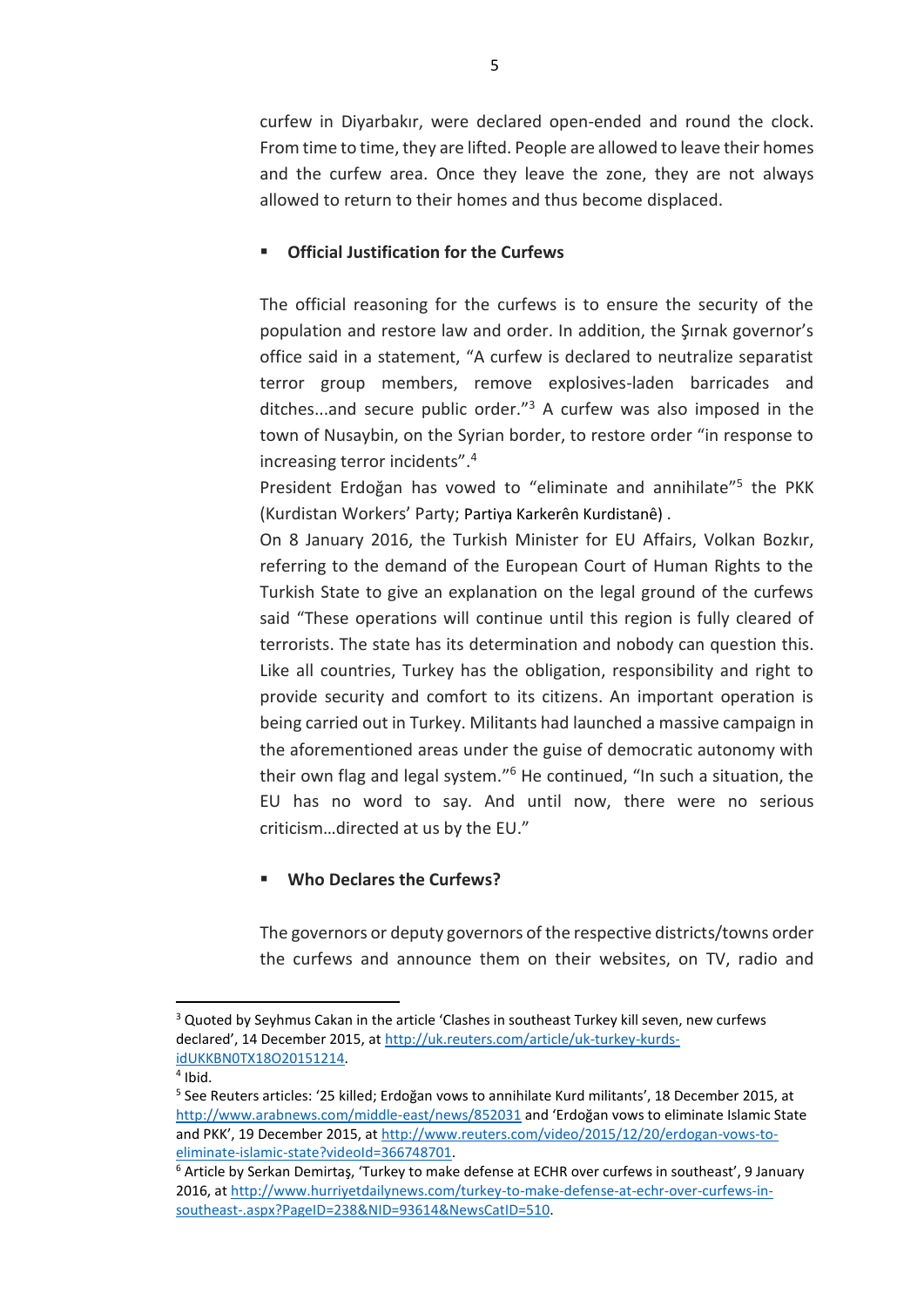through the muezzinsfrom the minarets. However, these announcements do not always reach everybody and several cases have been reported of people not knowing a temporarily lifted curfew had restarted again. Subsequently, they were killed.<sup>7</sup>

#### **Characteristics of the Curfews**

When the curfew is in place, people in the concerned area have to remain in their houses. They are only allowed (and even encouraged by the military) to leave the area when the curfew is lifted.

The government does not provide any assistance to those who leave the area and they rely exclusively on the support of their families and the local municipalities. The Turkish government offers a one-off lump sum of between TL500–1,000 (approx. €155–310) and in some cases TL3,000 (approx. €930), which people only receive if they sign a document to say they were victims of terrorists. Thus, they are barred from complaints against the police/military and from requests for compensation. Consequently, most of them refuse to sign.

The military bans families from burying their killed children or family members. In two cases, bodies lay on the street for 28 days, even after the governor gave his permission for burial.

In Turkey, the procedure of delivering corpses to their families for burial after an autopsy is set out in the Regulation on the Implementation of the Law of the Institution of Forensic Medicine.

On 7 January 2016, article 10, § 2 (c) of this regulation was amended by the Ministry of Justice. The following paragraph was added:

"If the Governor evaluates that the public order may be disturbed or public events may occur or crimes may be committed during the process of delivery or burial of the corpse, then the corpses shall be delivered to the municipality or the office of the governor to be buried."

On this basis, in some incidents the governors of curfew areas have ordered that corpses are buried by the office of the governor. Families are excluded from receiving and burying their relatives properly. During the time of the curfew, nobody is allowed to enter the curfew zone without the military's permission. This is not even granted to the members of Chamber of Diyarbakır doctors who try to enter the zone every day to provide health care to the people under curfew. In addition, the mayor and co-mayor of Diyarbakır are also not allowed to enter the curfew area.

l

<sup>&</sup>lt;sup>7</sup> See for example the case of 16 year-old Rozem Cukur (Sarya), who was killed in January 2016 when she entered the street without knowing the curfew had been re-imposed. The delegation met with the mother of Sarya who said she been told about the death by the media.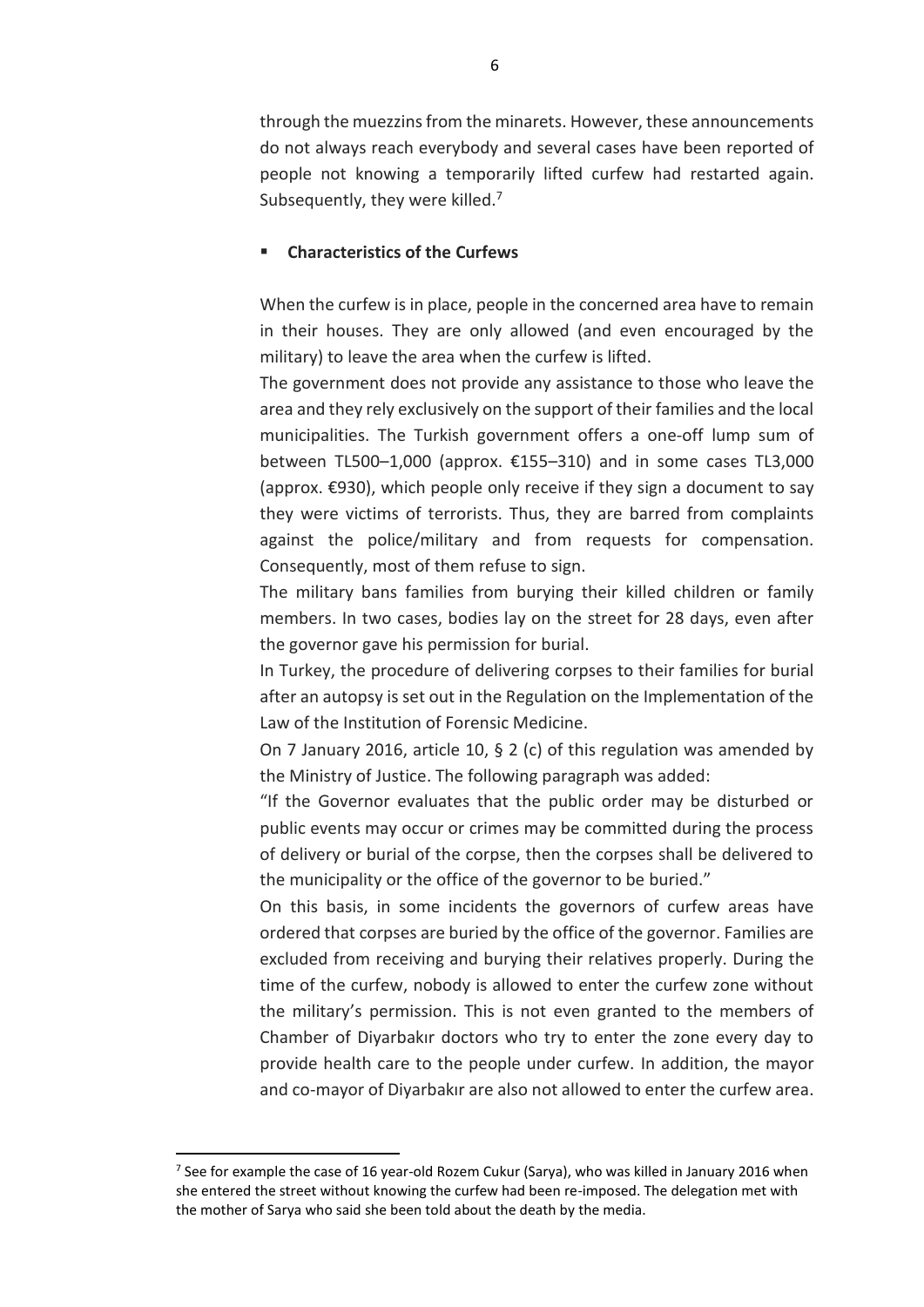Due to the curfew, people cannot lead their regular lives: they cannot go to work and earn a living, children cannot go to school. The life and health of everybody is endangered by the lack of food, water, electricity, health services and of course by the violence of the military and the police.

The police and the military enforce the curfews. People who violate the curfew risk being shot, like many people, including children who were unaware a curfew had restarted.

The curfews are mainly imposed in areas governed by the HDP (People's Democratic Party; Halkların Demokratik Partisi).

In some cases, entrance of civilians to the neighbouring security zones has also been banned.

Any protests outside the curfew area against the curfews are banned and guns are pointed against the heads of demonstrators to disperse them. Several cases from Adana have been reported where the police have shot unarmed protesters or children.<sup>8</sup>

The HDP representative declared that the curfew is not just a conflict, but a war. This remains to be examined.

# **How many People are Affected by the Curfew in Diyarbakır?**

Around 125,000 citizens of Sur have been victims of the curfew. According to Turkish officials, over 20,000 people have fled from Sur district.

# **Impact of the Curfew on Women**

 $\overline{\phantom{a}}$ 

The delegation met with the Free Women Congress (KJA) and learned about the particular impact of the war-like situation on women. In January 2016, the KJA submitted two reports with annexes to the European Council.

The KJA promotes gender parity in all institutions, including structures of the HDP and has led to all positions being held by a male and a female at the level of the municipalities. Therefore, women who play a role in parliament and the local authorities are specifically targeted because of their emancipated position. In Silopi, three members of KJA and of the city parliament—a grandmother, mother and daughter, so three generations—were killed during the curfew. In total, at least 62 women have been killed under the curfew.

Many pregnant women have lost their babies. Many women have to give birth at home without access to medical assistance. Their lives and those of their babies are put at risk.

<sup>&</sup>lt;sup>8</sup> See the article: 'Police intervention in Protests against Curfews', 21 December 2015, at [http://bianet.org/english/human-rights/170365-police-intervention-in-protests-against-curfews.](http://bianet.org/english/human-rights/170365-police-intervention-in-protests-against-curfews)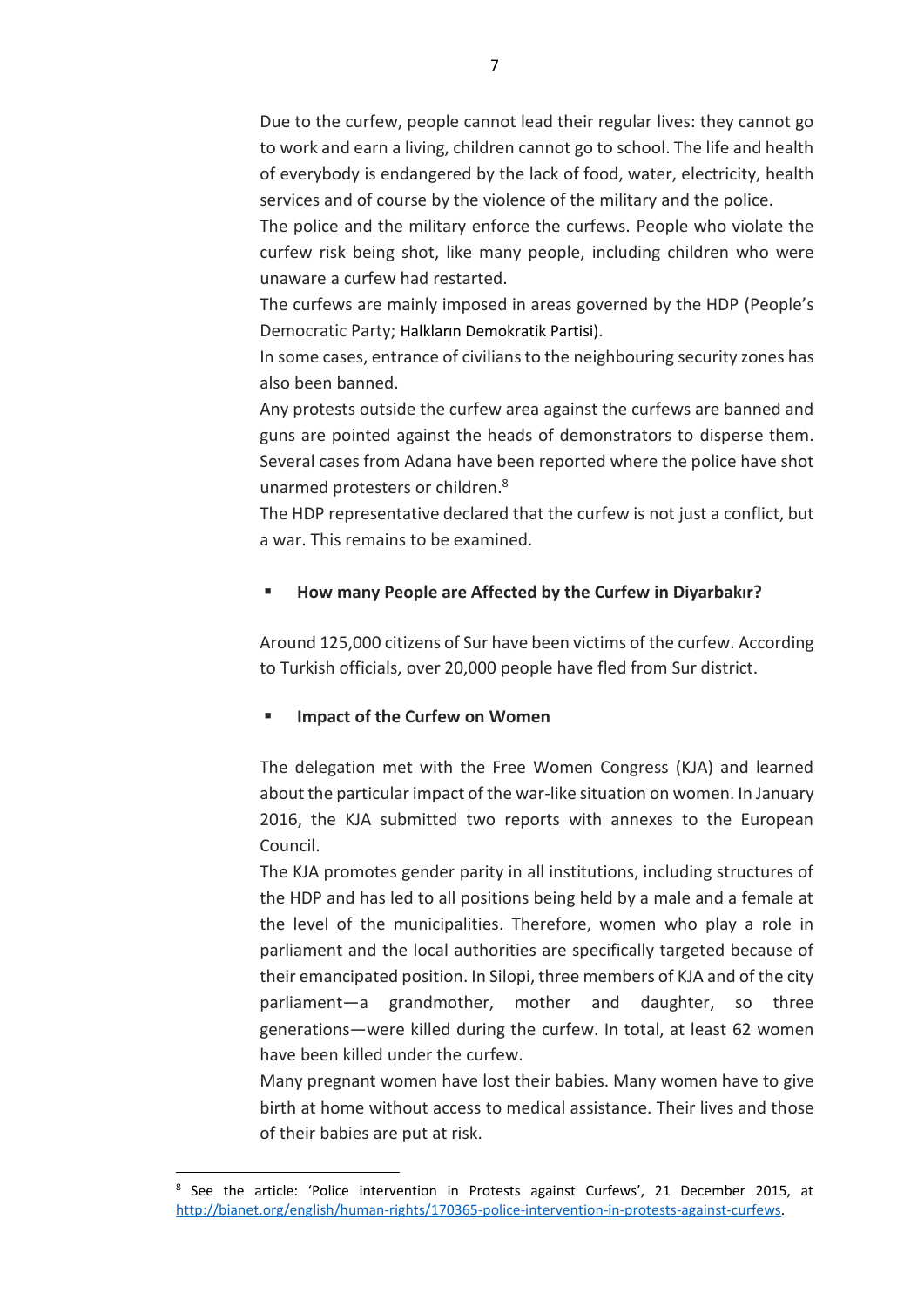Women have been subjected to sexual harassment, assault and outrage on their personal dignity. The delegation received information about a woman who was stripped naked<sup>9</sup>, killed and photographed by security forces who posted the photos on social media.

The KJA has seen a forced transfer of the population through destroying houses and forcing people to leave the curfew area. The Turkish government wants an urban transformation and building new police stations is part of new regulations.

Some women have set up a communication system in the curfew areas.

### **Law Suits against the Curfew and Decision by the ECtHR**

Several human rights lawyers, including Tahir Elçi (the former President of the Diyarbakır Bar Association) who was assassinated on 28 November 2015 in Sur district, submitted requests to administrative courts for urgent interim measures. They also demanded the immediate end of the curfews because of their unlawfulness and for the end of the violations of the fundamental human rights of the population concerned.

These requests were rejected or not decided on. Subsequently the lawyers went to the Constitutional Court. The Constitutional Court rejected the application for precautionary measures to protect applicants.<sup>10</sup>

In the meantime, several lawyers have submitted applications to the European Court of Human Rights (ECtHR). In a press statement $^{11}$ , the ECtHR informed the public that, "Since December 2015 the European Court of Human Rights (ECtHR) has received more than twenty requests for the indication of interim measures in the context of the curfew measures imposed by local governors in certain towns and villages of south-eastern Turkey since August 2015. On behalf of their clients the lawyers requested interim measures for protection of their clients, in particular immediate access to medical assistance."

In the case Ömer Elci vs Turkey, the EtCHR asked the Turkish government:

"1. What is the legal basis for the curfews?

2. Given the curfew, is the applicant to have realistic and adequate access

 $10$  See the Report of the Bar Association Divarbakir (fn 9) at pp. 36-40.

 $\overline{\phantom{a}}$ 

<sup>&</sup>lt;sup>9</sup> It is unclear whether she was stripped naked before being killed or after.

<sup>11</sup>ECHR 054 (2016), dated 5 February 2016 at [http://www.humanrightseurope.org/2016/02/court](http://www.humanrightseurope.org/2016/02/court-response-to-curfew-measures-in-south-eastern-turkey/)[response-to-curfew-measures-in-south-eastern-turkey/.](http://www.humanrightseurope.org/2016/02/court-response-to-curfew-measures-in-south-eastern-turkey/)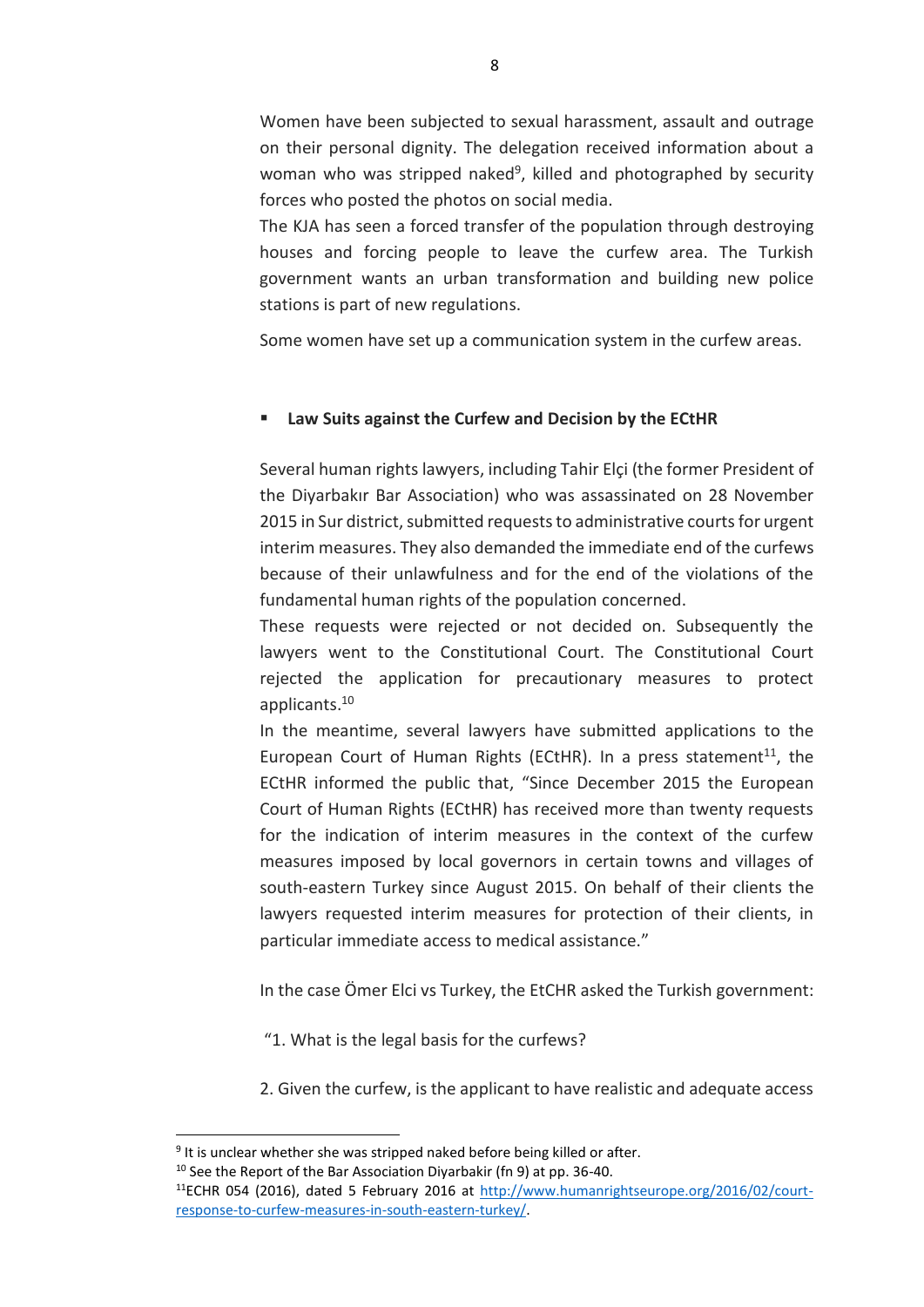to health services and to obtain his elementary needs such as food, water, electricity, etc.? In that access, would his life be endangered if he were to leave his house for any emergencies or for procuring basic goods such as food or medicines?

3. In view of the number of civilian casualties reported in the areas affected by the curfew, including, in particular, the area in which the applicant lives, what measures have been and are being taken to safeguard the right to life of the residents living in those areas?"<sup>12</sup>

In some cases, the lawyers were successful and the ECtHR set out interim measures for the government of Turkey, namely "to take all measures within their powers to protect the applicant's life and physical integrity."<sup>13</sup> To the knowledge of the delegation, the government of Turkey has not complied with the court's indicated interim measures. In the case application of Tunç vs Turkey, the court requested further explanations from the government after it failed to comply.

In its 5 February 2016 press release, the ECtHR said it did not indicate interim measures in two cases because it considered the Turkish Constitutional Court's decision, dated 29 January, "to be relevant and potentially capable of providing interim relief for the applicants for their complaints. It also took note of the Constitutional Court's willingness to monitor the applicants' situation."<sup>14</sup>

The Constitutional Court expressed doubts on the applicants' whereabouts and changing addresses. The court eventually dismissed the applications because the applicants did not contact the local authorities. It ordered:

"That the applicants shall be invited to contact directly with the public authorities;

That public authorities shall take necessary measures to ensure the applicants' access to health services upon elimination of uncertainties taking into account the right to life of health personnel and security forces;

That the Governorship of Şırnak shall urgently provide information about any developments to the Constitutional Court." 15

In all cases, the ECtHR gave priority to the applications according to Rule 41 of the Rules of Court.

 $\overline{\phantom{a}}$ 

.

<sup>15</sup> See Press Release of the Constitutional Court, dated 29 January 2016, at

<sup>12</sup>See Orhan Kamil Cengiz*, '*Curfew questions', in: Today's Zaman, 7 January 2016 at [http://www.todayszaman.com/columnist/orhan-kemal-cengi-z/curfew-questions\\_409049.html.](http://www.todayszaman.com/columnist/orhan-kemal-cengi-z/curfew-questions_409049.html)

<sup>&</sup>lt;sup>13</sup> For example: Öncü vs Turkey, Application no. 4817, 21 January 2016.

<sup>14</sup> See [http://www.humanrightseurope.org/2016/02/court-response-to-curfew-measures-in-south](http://www.humanrightseurope.org/2016/02/court-response-to-curfew-measures-in-south-eastern-turkey/)[eastern-turkey/.](http://www.humanrightseurope.org/2016/02/court-response-to-curfew-measures-in-south-eastern-turkey/)

[http://www.constitutionalcourt.gov.tr/inlinepages/press/PressReleasesofJudgments/detail/21.html#](http://www.constitutionalcourt.gov.tr/inlinepages/press/PressReleasesofJudgments/detail/21.html)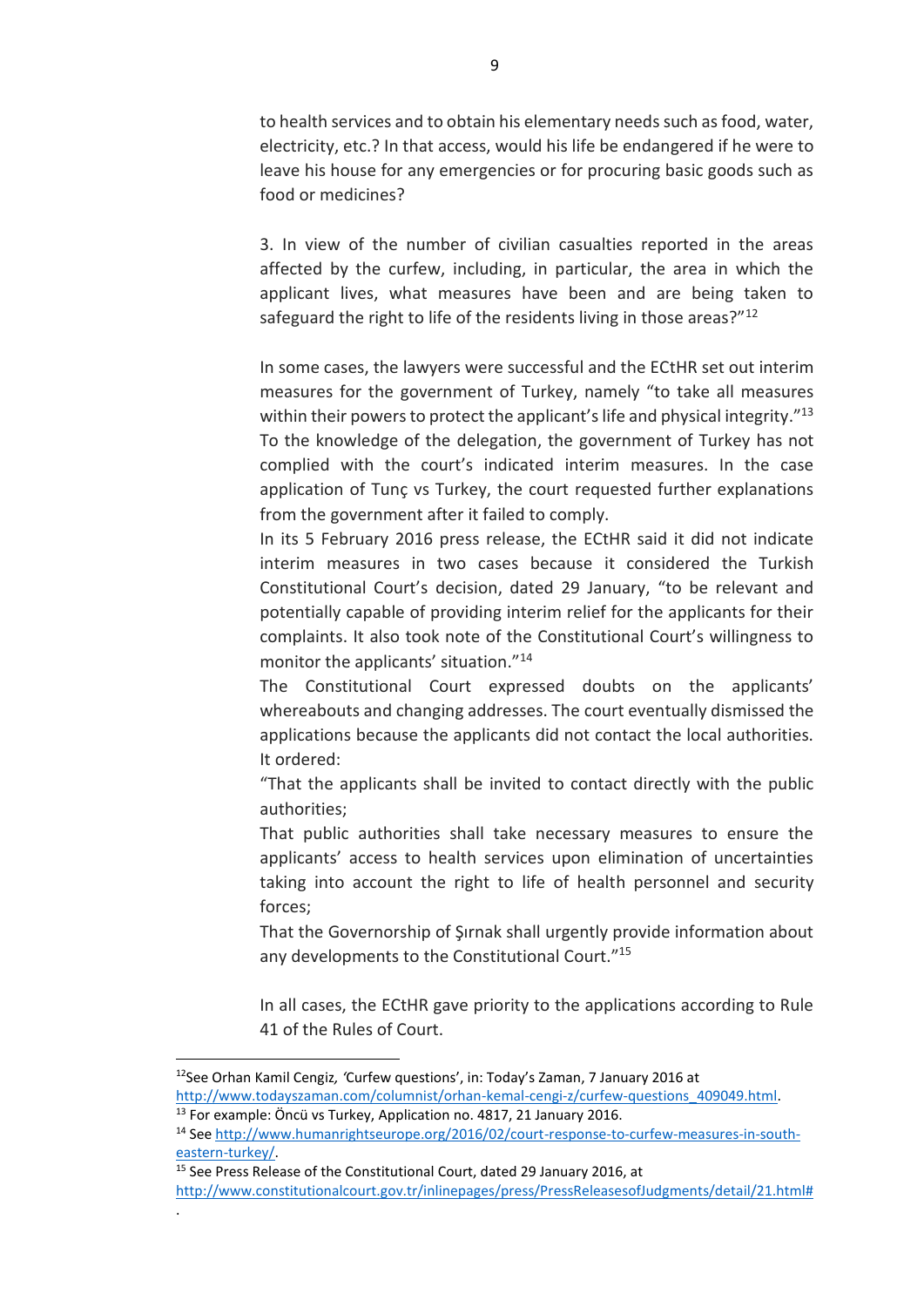- **2. Police and Military Violence**
- **How Many People Have Been Victims of Violent Acts Committed by the Police or the Military?**

The Turkish military boasts to have killed more than 700 PKK fighters in the two districts of Diyarbakır and Şırnak. However, the army does not mention the civilians it has killed or injured. The government did not present any evidence that the victims of the military violence were PKK fighters and not just citizens who acted in self-defence.

In a report, on 5 February the Human Rights Association (IHD) in Diyarbakır documented that 224 civilians had been killed during the curfews across the south-east as a result of fighting and the other conditions of the curfews, including 43 women and 42 children. Of those civilians, 40 were killed in Diyarbakır's Sur district.

Some 109 women have been killed and 44 others injured in south-eastern Turkey, according to the 2015 Violation of Women Rights Toll released by the IHD's Diyarbakır branch in a press statement on 5 February 2016.<sup>16</sup>

# **Using Heavy Weapons of War Inside Urban Areas**

 Most reports mention that in Sur and other areas under curfew the military/special police use: heavy artillery, bombs, machine guns, shells, howitzers, mines, mortars, tear gas, snipers, airstrikes, tanks and thousands of combat troops.<sup>17</sup> Many houses have been shelled.

The use of heavy weapons of war in densely populated areas indicates that the army is not only aiming at fighters but is taking into account civilian losses. This explains the high number of civilians who have been killed.

# **Other Acts of Violence Committed by the Military and the Police: Deliberate Destruction of Cultural Heritage<sup>18</sup>**

The so-called Turkish security forces are responsible for large-scale house destruction in the Sur district of Diyarbakır and the Cizre and Silopi districts of Şırnak, the İdil district of Şırnak, Nusaybin district of Mardin and Yüksekova district of Hakkari. In many cases, houses were destroyed

 $\overline{\phantom{a}}$ 

<sup>&</sup>lt;sup>16</sup> See at http://www.hurriyetdailynews.com/109-women-killed-in-southeast-in-2015-rightsgroup.aspx?pageID=238&nID=94846&NewsCatID=339

<sup>17</sup> See[: http://www.globalresearch.ca/west-largely-silent-about-erdogans-war-on-kurds/5499214](http://www.globalresearch.ca/west-largely-silent-about-erdogans-war-on-kurds/5499214) and the report of the Bar Association Diyarbakir at pp. 6, 12-13 in: 'Curfew in Cizre- A Survey report' at [http://www.diyarbakirbarosu.org.tr/filemanager/cizre%20raporu%20ingilizce%20%281%29.pdf.](http://www.diyarbakirbarosu.org.tr/filemanager/cizre%20raporu%20ingilizce%20%281%29.pdf) <sup>18</sup> See the report of the Free Women's Congress, Report on the Conflict Process, Political Situation, and women in Kurdistan, dated 18 January 2016.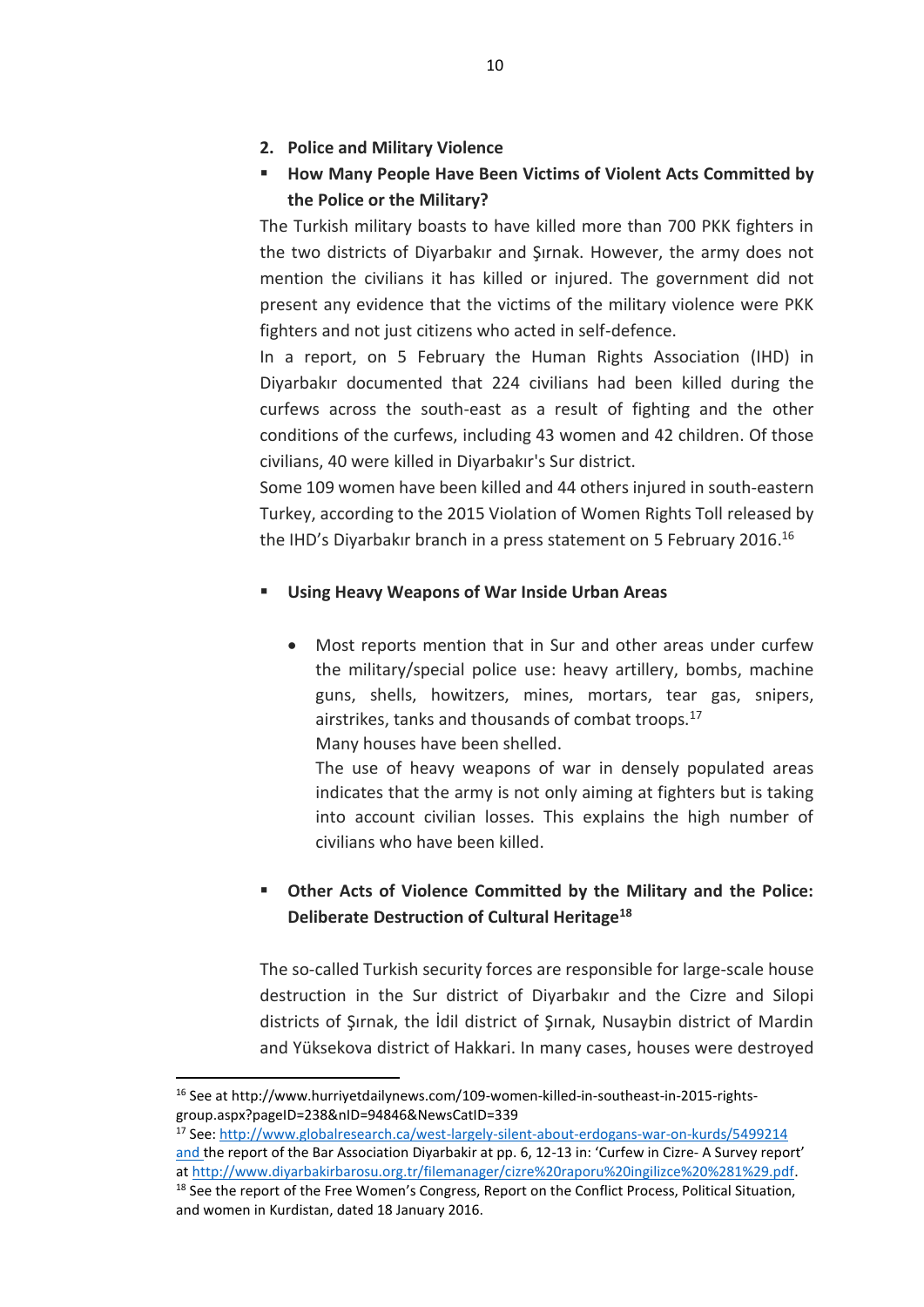by the military because it knew or suspected Kurdish resistance forces were inside.

Between 16 August 2015 and 10 January 2016, numerous military operations were undertaken in urban and rural areas across Kurdistan; Şemdinli town, Lice town and the Dersım province in particular. The use of artillery caused fires in rural parts of these towns, burning down thousands of acres of forestland and destroying many gardens and village houses (Ecological Damage Report prepared by Union of South Eastern Region Municipalities (GABB)). Between 12 September 2015 and 10 January 2016, in the rural areas of 11 provinces, the security forces bombarded and destroyed 13 cemeteries, home to PKK members who lost their lives at various points in the protracted war on Kurdistan. Mosques and diemevi (religious places) attached to the cemeteries have also been destroyed on the pretext that they served as arsenal storage sites for the PKK. Each time local people stood, watching, as human shields to prevent the destruction. UNESCO (United Nations Educational, Scientific and Cultural Organization) has included the Sur District of Diyarbakır in its list of World Heritage sites. Helicopter bombs and heavy artillery are now destroying the city walls, houses, mosques and churches bearing thousands of years of history. Kurşunlu Mosque has been bombarded by an airstrike, Paşa Hammam burned down and Surp Giragos Armenian Church and Armenian Catholic Church heavily damaged.

### **3. Credibility of Witnesses**

Since all interlocutors whom the delegation met confirmed the reports and testimonies about the curfews, its characteristics and its impact on the civilians, they had no doubt about the credibility of the witnesses. In addition, reports of journalists and photographs from the curfew areas showed the same situation.

#### **IV. Legal Conclusions Related to the Curfews**

l

### **1. The Imposition of the Curfews under Turkish Law**

The respective governors/deputy governors ordered curfews based on **Article 11 (c) of the provincial Administration Law No. 5442**. 19

 $19$  See for example the announcement of the Governor in Sirnak on 4 September 2015, in 'Curfew in Cizre- A Survey report' by the Bar Association Diyarbakir, at p. 30,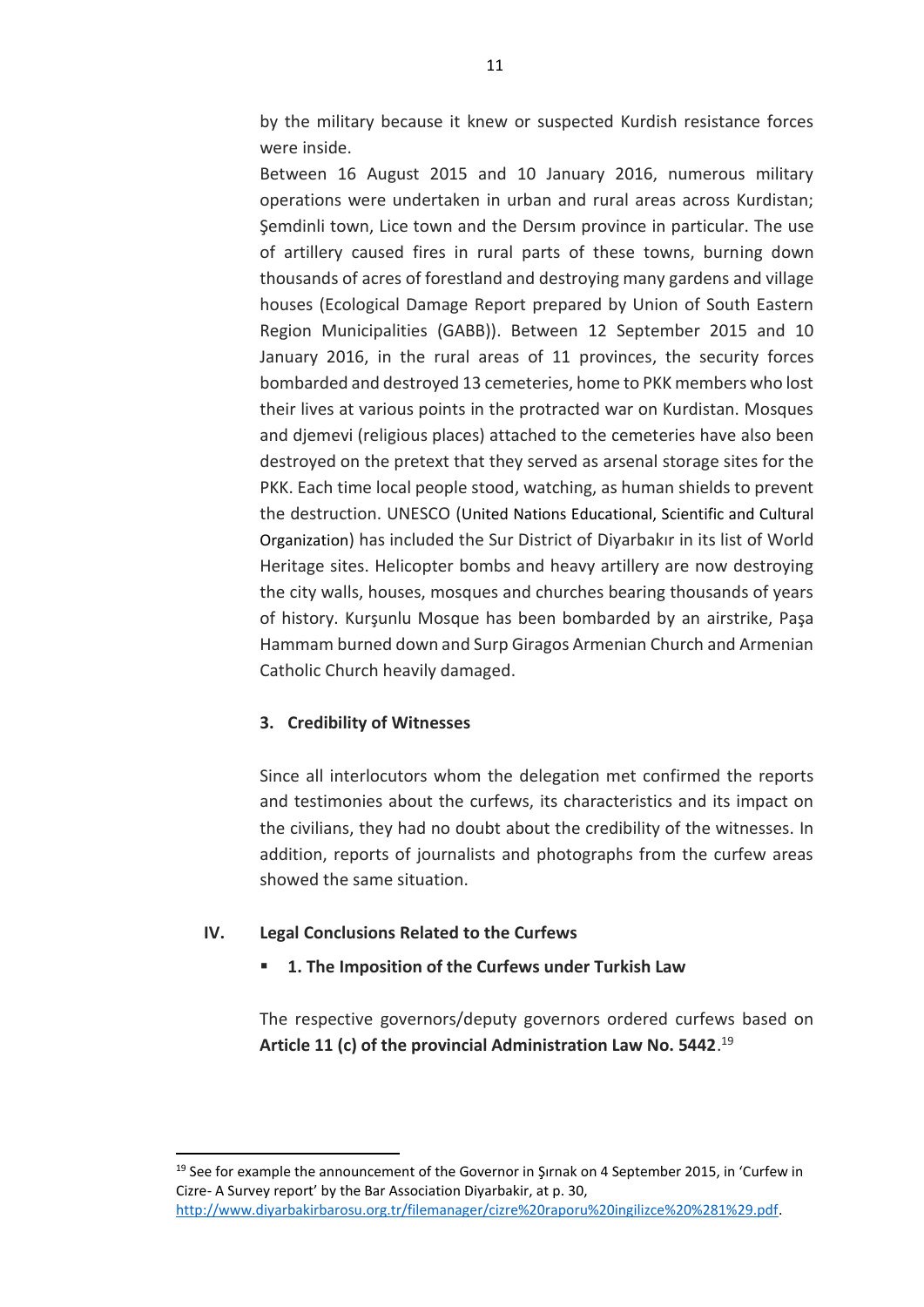*"The governor shall have the duty, inter alias, to secure peace and security, personal immunity, safety of private property, public well-being and the authority of preventive law enforcement."*

A curfew is not specifically mentioned in this article. However, even if curfews were a legitimate way to secure peace, security and public order, the length and means through which they are implemented need to be proportionate and must not affect basic fundamental rights, such as the right to life, access to medical services, food and drinkable water. This applies for both fighters and civilians.

Thus, the long-lasting curfews, like 24/7 in Diyarbakır for more than two months where everybody in the area is cut off from basic needs, are unlawful.

In addition, the means that special police forces and the military use for securing peace and security are weapons of war. In densely populated areas the use of helicopter bombs, heavy artillery, shells, howitzers, mines, mortars, machine guns, tear gas, snipers, airstrikes, tanks and thousands of combat troops necessarily affects the civilian population and is therefore unlawful.

The delegation notes that Turkish law explicitly allows for imposing "a limited full curfew" but only if a state of emergency is declared.

Turkish law states as follows:

# *Article 11 of ACT NO. 2935 STATE OF EMERGENCY LAW Measures to be taken in the Case of Violence*

*Whenever a state of emergency is declared in accordance with Article 3 (1)(b) to protect general security, security and public order and to prevent the spread of acts of violence, in addition to the measures taken in accordance with Article 9, the following measures may be taken: a) Imposition of a limited or full curfew;*

### *Article 3/l of Act 1402 Martial Law*

*l) to impose restrictions on the movement of people; to impose curfews; and, as and when necessary, to introduce appropriate civil defence measures.*

The delegation submits for consideration that the Council of Ministers did not declare a state of emergency and martial law. Therefore, the imposed curfews have no legal basis.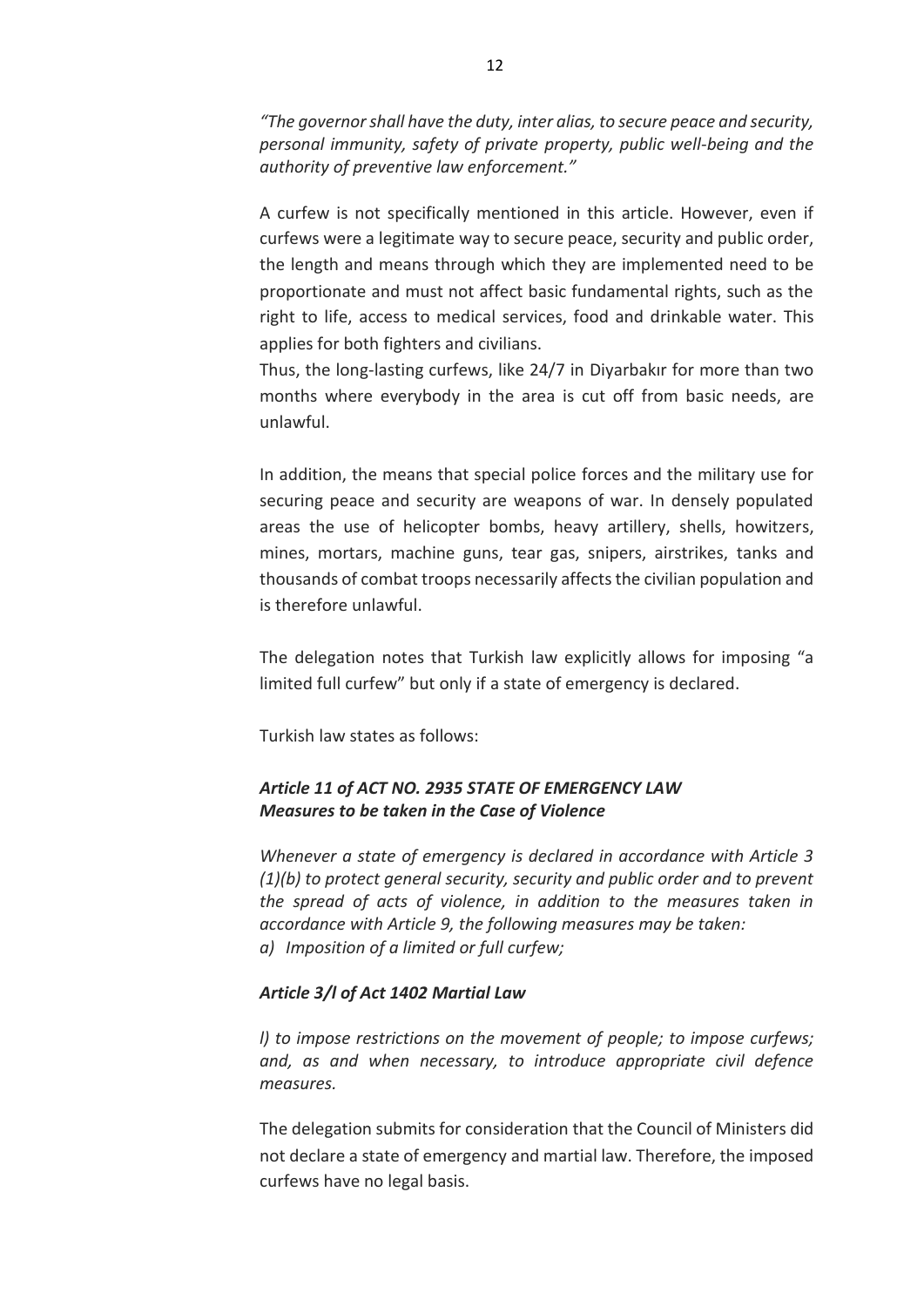Further, the curfew restricts or/and suspends fundamental basic rights and freedoms. The Constitution allows for such restriction only through law and in times of war, mobilization, martial law, or state of emergency.

The Constitution of the Republic of Turkey provides:

# *Article 13 of the Constitution of the Republic of Turkey II. Restriction of Fundamental Rights and Freedoms*

*Fundamental rights and freedoms may be restricted only by law and in conformity with the reasons mentioned in the relevant articles of the Constitution without infringing upon their essence. These restrictions shall not be in conflict with the letter and spirit of the Constitution and the requirements of the democratic order of the society and the secular Republic and the principle of proportionality.*

# *Article 15 of the Constitution of the Republic of Turkey I. Suspension of the Exercise of Fundamental Rights and Freedoms*

*In times of war, mobilization, martial law, or state of emergency, the exercise of fundamental rights and freedoms can be partially or entirely suspended, or measures may be taken, to the extent required by the exigencies of the situation, which derogate the guarantees embodied in the Constitution, provided that obligations under international law are not violated.*

*Even under the circumstances indicated in the first paragraph, the individual's right to life, and the integrity of his or her material and spiritual entity shall be inviolable except where death occurs through lawful act of warfare; no one may be compelled to reveal his or her religion, conscience, thought or opinion, nor be accused on account of them; offences and penalties may not be made retroactive, nor may anyone be held guilty until so proven by a court judgment.*

The delegation observes that the restrictions and suspension of basic fundamental rights and freedoms in the curfew zones and the neighbouring security zones have no legal basis and are not in accordance with the provisions of the Constitution, which is higher in rank than the Law on Provisional Administration, which the governors used as legal basis.

Therefore, the rights violations caused through the declaration and implementation of curfews are unconstitutional.

However, even if the imposed curfews are a legitimate measure that governors may take to secure security and public order, they lack proportionality by length and means of implementation and violate the fundamental rights of the population. They violate the Constitution, which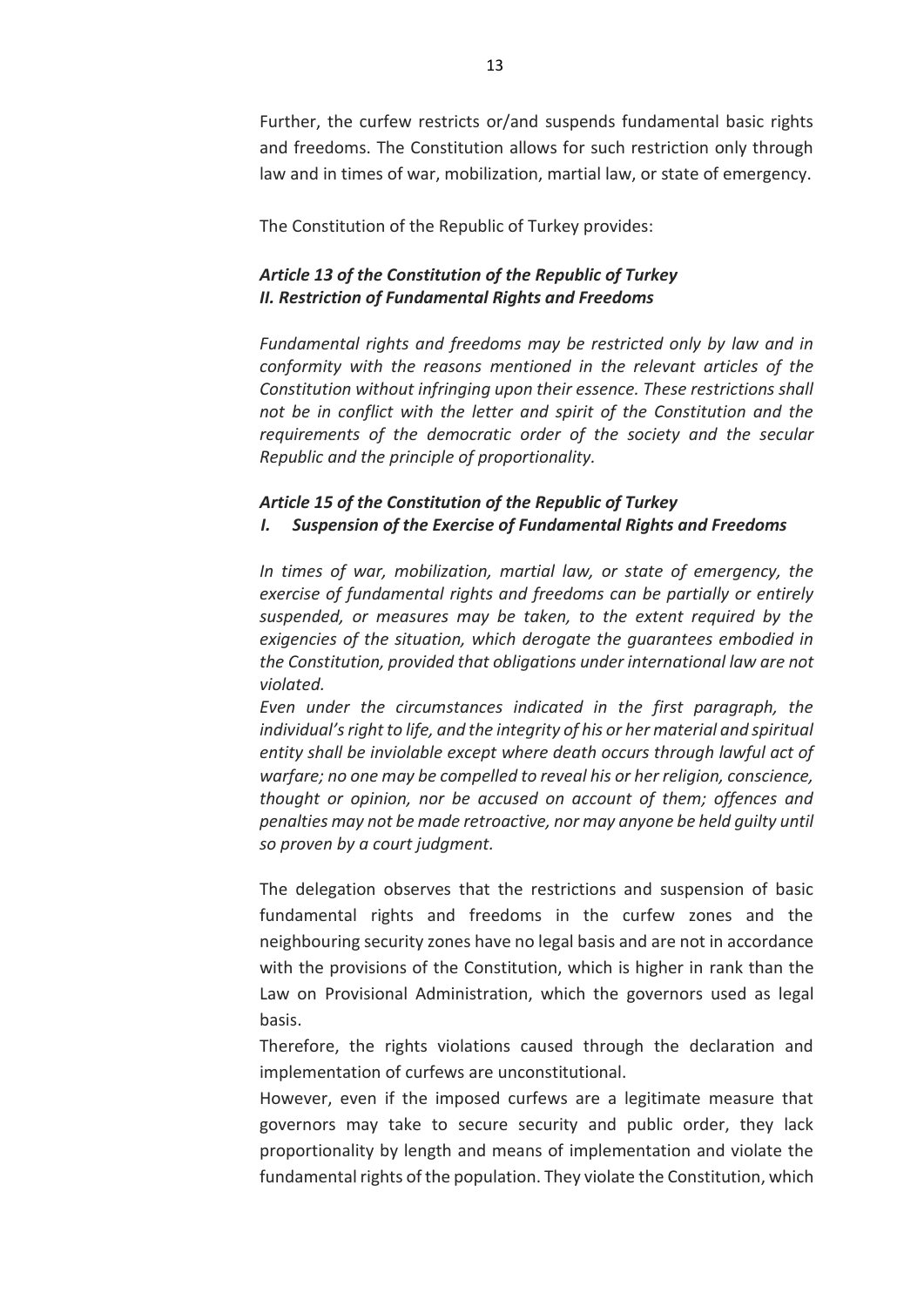allows for restrictions and suspension of fundamental rights and freedoms only in times of war, mobilization, martial law or state of emergency.

## **Conclusion**

The curfews have no legal basis.

Even if the curfews were/are legal as a measure to secure security and public order, they disproportionally affect the (civilian) population by length (24/7) over  $53^{20}$  days and are therefore unlawful.

The characteristics (manner of enforcement, prevention of medical care, lack of sufficient and clean water, lack of electric energy) of the curfews' making are absolutely disproportionate.

The destruction of houses by the military to "neutralize" suspected fighters is not authorized by any law.

**2. Relevant Articles of the European Convention on Human Rights (ECHR) and of Turkish Law Concerning the Impact of the Curfew and the Violence of the Military and the Police**

## *Article 2 ECHR Right to Life*

- *1. Everyone's right to life shall be protected by law. No one shall be deprived of his life intentionally save in the execution of a sentence of a court following his conviction of a crime for which this penalty is provided by law.*
- *2. Deprivation of life shall not be regarded as inflicted in contravention of this Article when it results from the use of force, which is no more than absolutely necessary: (a) in defence of any person from unlawful violence; (b) in order to effect a lawful arrest or to prevent the escape of a person lawfully detained; (c) in action lawfully taken for the purpose of quelling a riot or insurrection.*

Article 2 of the ECHR, which safeguards the right to life and sets out the circumstances when deprivation of life may be justified, ranks as one of the most fundamental provisions in the Convention, from which no derogation is permitted. Together with Article 3 (which prohibits torture and inhuman and degrading treatment or punishment), it also

 $\overline{\phantom{a}}$ 

<sup>&</sup>lt;sup>20</sup> Calculated until the end of the delegation, i.e., 24 January 2016.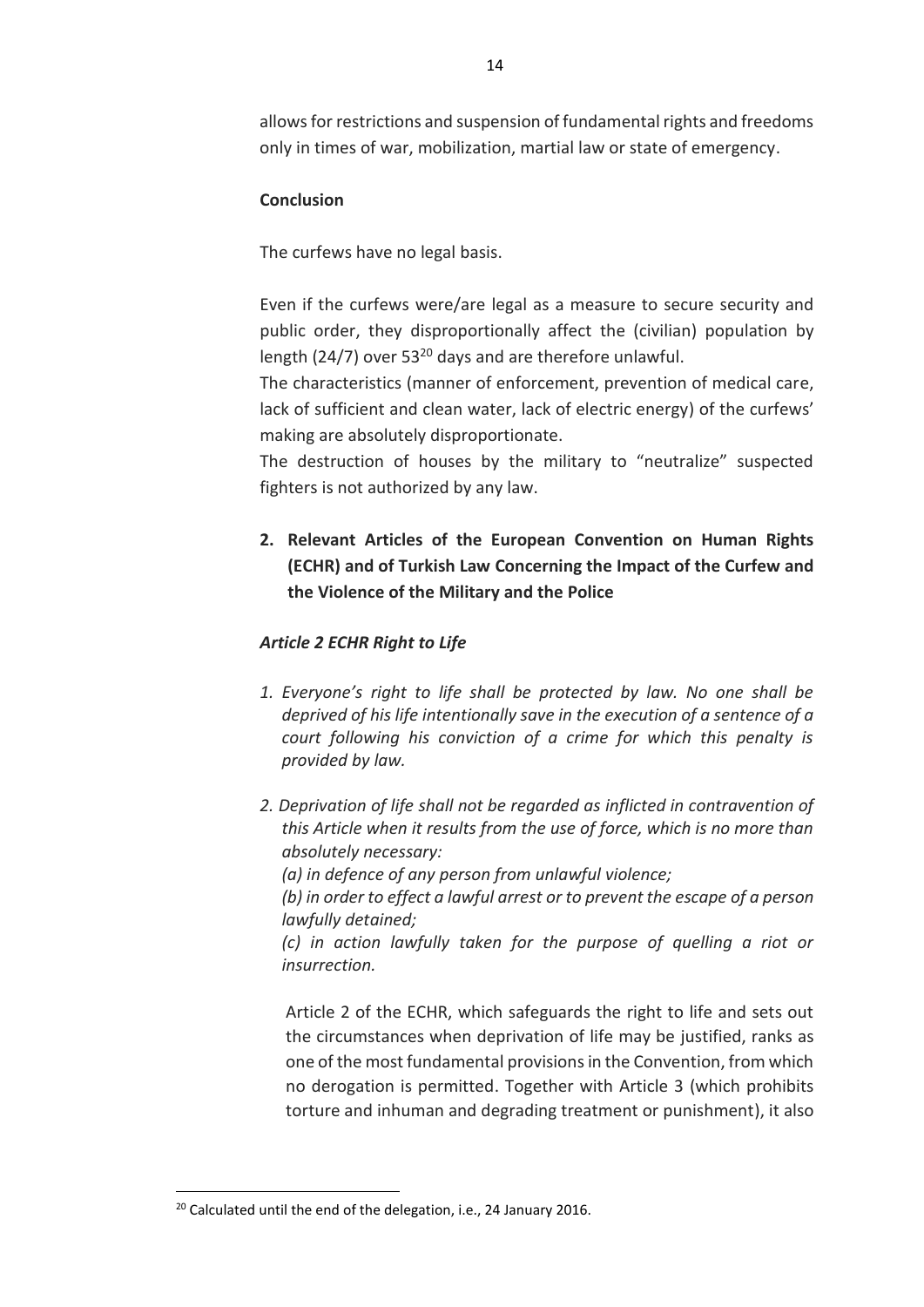enshrines one of the basic values of the democratic societies making up the Council of Europe.<sup>21</sup>

A state has to refrain from intentional and unlawful taking of lives and is only allowed to use lethal force if it is "absolutely necessary". If lethal force is used, it has to be proportional.

As a positive obligation, a state has to protect the lives of those within its jurisdiction. As a procedural obligation, a state has to investigate violations properly, including cases involving state agents or bodies, to ensure their accountability for deaths occurring under their responsibility.

# *Article 17 of the Turkish Constitution on Personal Inviolability, Corporeal and Spiritual Existence of the Individual*

*Everyone has the right to life and the right to protect and improve his/her corporeal and spiritual existence.* 

*The corporeal integrity of the individual shall not be violated except under medical necessity and in cases prescribed by law; and shall not be subjected to scientific or medical experiments without his/her consent. No one shall be subjected to torture or mal-treatment; no one shall be subjected to penalties or treatment incompatible with human dignity.*

Article 17 of the Turkish Constitution guarantees the right to life and protects the physical and mental wellbeing.

There is strong evidence that **Article 2 of the ECHR** and Article 17 of the Turkish Constitution have been violated by the following acts:

- Killing of civilians and unarmed fighters.<sup>22</sup>
- Preventing the access of health services.
- Preventing access to food and drinking water.
- Destruction of electricity supply and power cuts.

(a) Killing of civilians and of unarmed fighters

The delegation received information from the interviewees and human rights organizations that the special police forces and the military conducted a special offensive in the areas under curfew. The

l

<sup>&</sup>lt;sup>21</sup>Makaratzis v. Greece, judgment of the Grand Chamber of 20 December 2004, § 56.

<sup>&</sup>lt;sup>22</sup> In the case of armed fighters, state forces have the obligation to apply the necessity principle and may use lethal force only if it is proportional.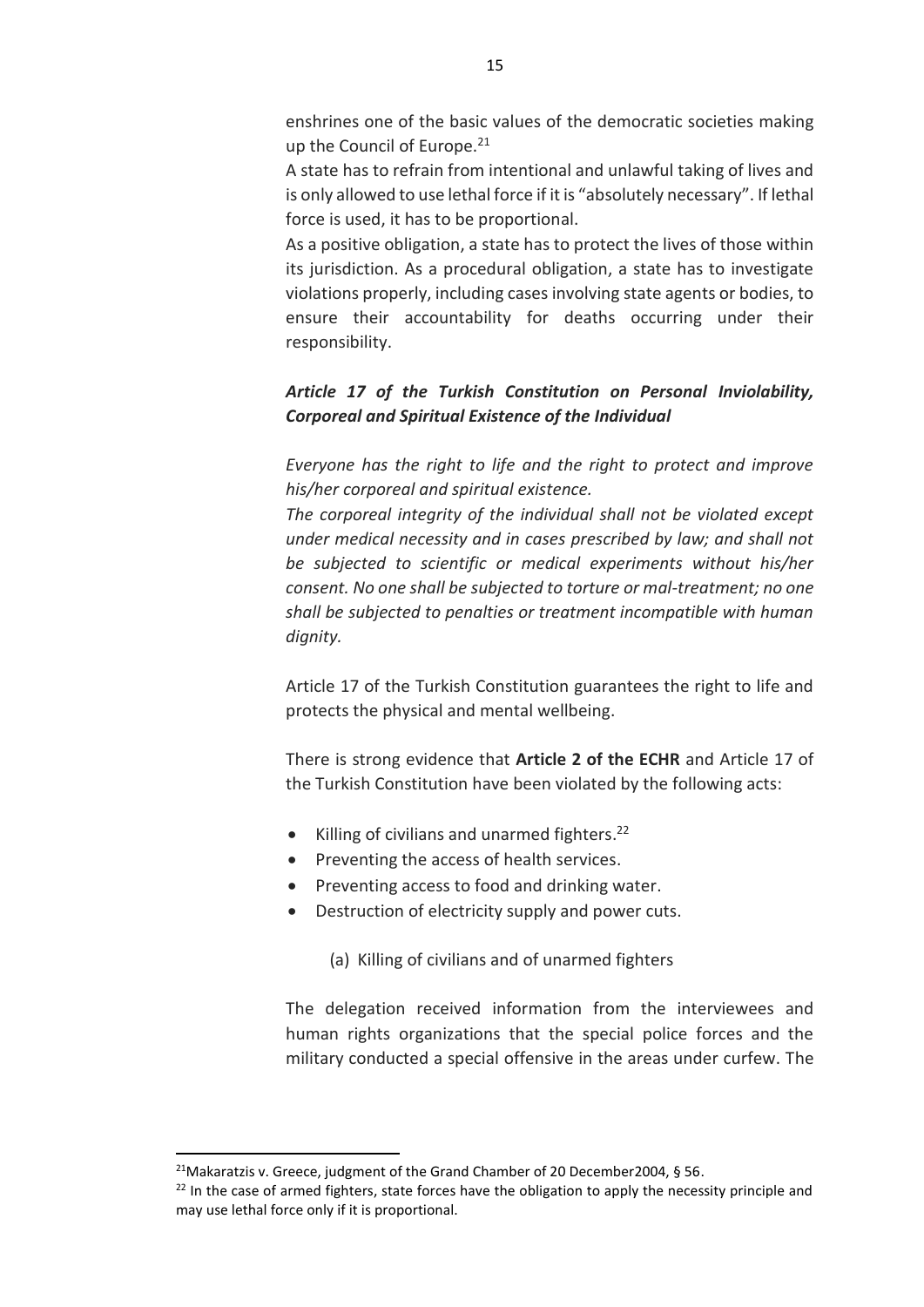state forces use heavy weapons of war, killing and injuring people who were present in these zones.<sup>23</sup>

Since 11 December 2015, the form of the curfews and the size of the area they cover has changed. The government and state officials have issued more aggressive statements. An increasing number of military and special police forces are deployed and demonstrate the intenseness of the offensive.

According to witness statements<sup>24</sup>, out of 310 civilians killed in the curfew areas between 11 December 2015 and 18 March 2016, at least 180 lost their lives while they were within the boundaries of their homes. Fifty-three were killed due to open fire or being hit by a missile and 18 lost their lives due to the stress of curfews on their health. Moreover, 137 were in Cizre District, and 35 of these occurred from firearms.

(b) Preventing the access of health services

According to the limited information that TIHV (Türkiye İnsan Hakları Vakfı) could obtain from the press and online videos, at least 76 civilians have lost their lives since 11 December 2015 through not being able to reach to ambulances and hospitals because the security forces prevented doctors and nurses entering the area. Within the last weeks, the European Court of Human Rights approved at least three decisions on interim measures for wounded Hüseyin Paksoy (16), Serhat Altun (23), Orhan Tunç in Cizre, Cihan Karaman and Helin Öncü. However, three of them lost their lives. The interim measures ordered by the ECtHR were not implemented by the Turkish state. Medical personnel protest in front of the town hall every day in Diyarbakir because they are not allowed to provide medical services in the curfew areas.

(c) Preventing access to food and drinking water

The delegation received information that people living in the curfew areas have no access to food and often not to drinking water. Shops are closed. Business is turned down. Blocking access to food and

 $\overline{\phantom{a}}$ 

 $23$ According to the information of TİHV Documentation Centre, from the first curfew on 16 August 2015 until 18 March 2016, at least 310 civilians have been killed, 29 of whom had been over the age of 60, with 72 children and 62 women, at http://en.tihv.org.tr/fact-sheet-on-declared-curfewsbetween-august-16th-2015-and-march-18th-2016-and-civilians-who-lost-their-lives/ .

The total number of people killed is unknown. The Turkish state claims that over 600 'terrorists' have been killed.

 $24$  Ibid.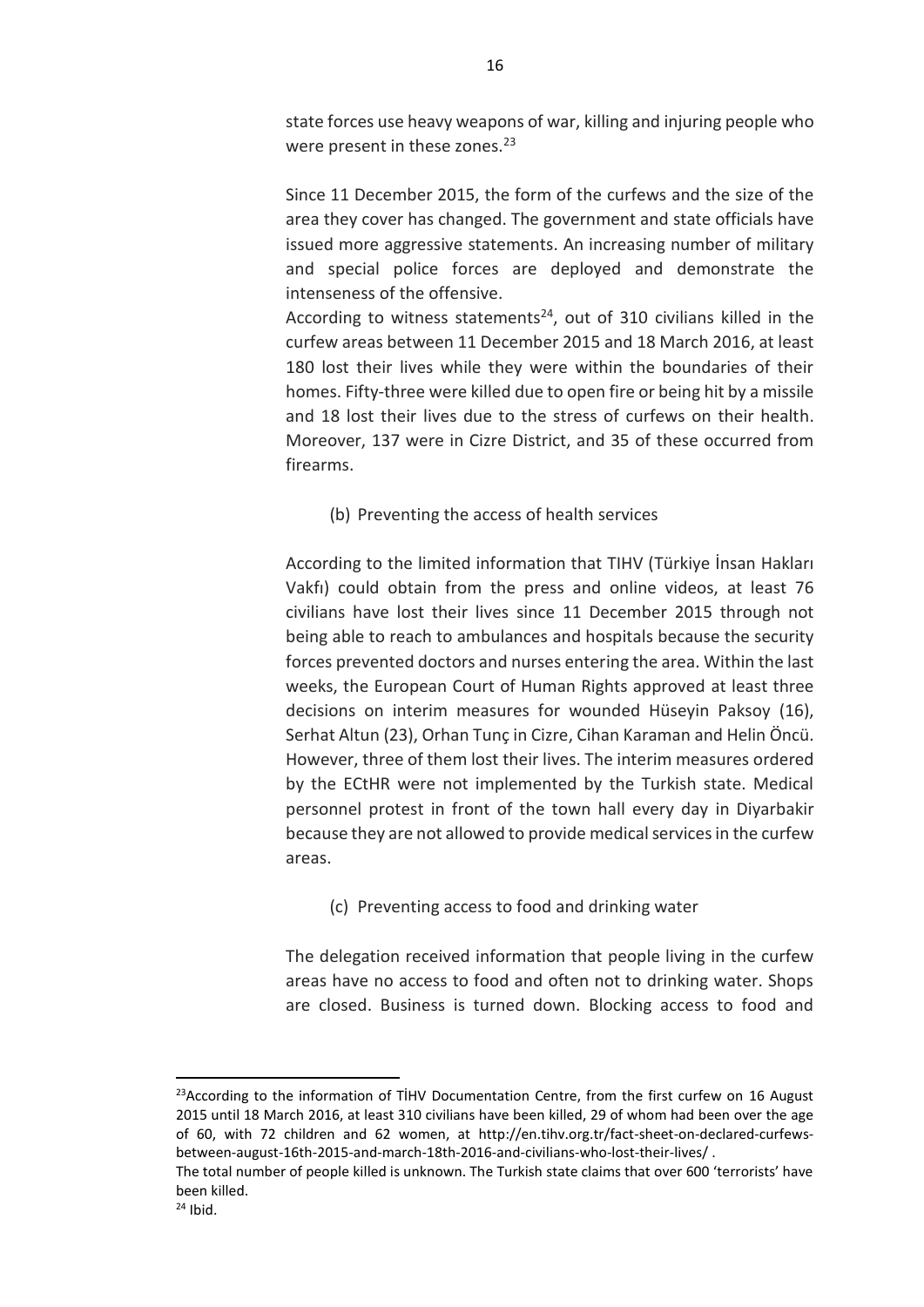drinking water endangers people, makes them sick and vulnerable and puts their lives at risk.

(d) Destruction of electricity supplies and power cuts

The delegation took note that in the curfew zones electricity is limited and prevents people from heating their homes during the cold winter, which puts also their lives at risk.

# *Article 8 ECHR Right to Respect for Private and Family Life*

*1. Everyone has the right to respect for his private and family life, his home and his correspondence.*

*2. There shall be no interference by a public authority with the exercise of this right except such as is in accordance with the law and is necessary in a democratic society in the interests of national security, public safety or the economic well-being of the country, for the prevention of disorder or crime, for the protection of health or morals, or for the protection of the rights and freedoms of others.*

On 30 September 2011, the ECtHR issued a judgment in the case of Girard vs France<sup>25</sup> and recognized a new right under Article  $8 -$  the right to bury one's relatives.

This judgment deals with: returning the body to relatives, organizing and attending a funeral, and treatment of samples taken from the body for investigation purposes.

The Turkish Constitution protects the privacy of private and family life.

# *Article 20 Turkish Constitution*

 $\overline{\phantom{a}}$ 

*Everyone has the right to demand respect for his/her private and family life. Privacy of private or family life shall not be violated.* 

Article 20 of the Turkish Constitution is similar to Article 8 of the ECHR. It is suggested that this article also encompasses the right to bury family members and relatives.

There is strong evidence that the Turkish government violated Article 8 of the ECHR and Article 20 of the Turkish Constitution by changing the respective regulation<sup>26</sup> and burving corpses without the attendance of the dead person's relatives.

<sup>&</sup>lt;sup>25</sup> Girard v. France, requête no 22590/04 (in French) at http://hudoc.echr.coe.int/fre?i=001-105388. <sup>26</sup> See in detail at p. 6 of this report.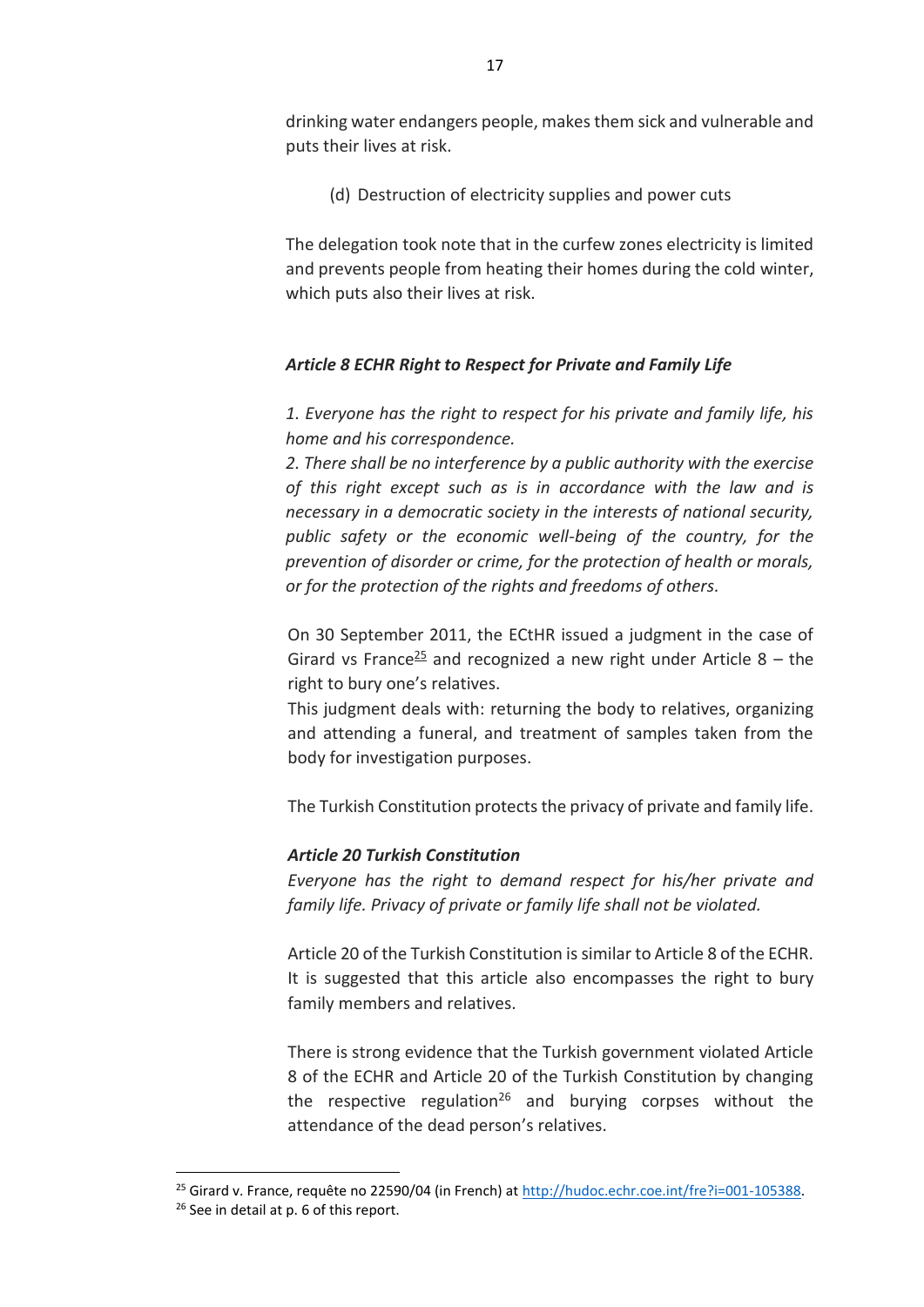There have been many reports from Sur and other curfew areas that families were prevented from burying their children and other relatives, whose corpses lay on the street for many days. The delegation met families, mainly women, who went on hunger strike to obtain permission to bury their children.

A local lawyer reported that the corpse of 56 year-old Taybet Inan, who was shot by a sniper, lay in the street for seven days because her family could not collect the body.

#### *Article 10 ECHR Freedom of Expression*

*1. Everyone has the right to freedom of expression. This right shall include freedom to hold opinions and to receive and impart information and ideas without interference by public authority and regardless of frontiers. This Article shall not prevent States from requiring the licensing of broadcasting, television or cinema enterprises.* 

*2. The exercise of these freedoms, since it carries with it duties and responsibilities, may be subject to such formalities, conditions, restrictions or penalties as are prescribed by law and are necessary in a democratic society, in the interests of national security, territorial integrity or public safety, for the prevention of disorder or crime, for the protection of health or morals, for the protection of the reputation or rights of others, for preventing the disclosure of information received in confidence, or for maintaining the authority and impartiality of the judiciary.*

# *Article 26 of the Turkish Constitution Freedom of Expression and Dissemination of Thought*

*Everyone has the right to express and disseminate his/her thoughts and opinions by speech, in writing or in pictures or through other media, individually or collectively. This freedom includes the liberty of receiving or imparting information or ideas without interference by official authorities. This provision shall not preclude subjecting transmission by radio, television, cinema, or similar means to a system of licensing.*

Both the Turkish Constitution and the ECHR protect the right to and freedom of expression.

In particular, Turkey has a long record of violations of the freedom of expression. There are several spectacular cases of violations of Article 10 ECHR and Article 26 of the Turkish Constitution, which concern the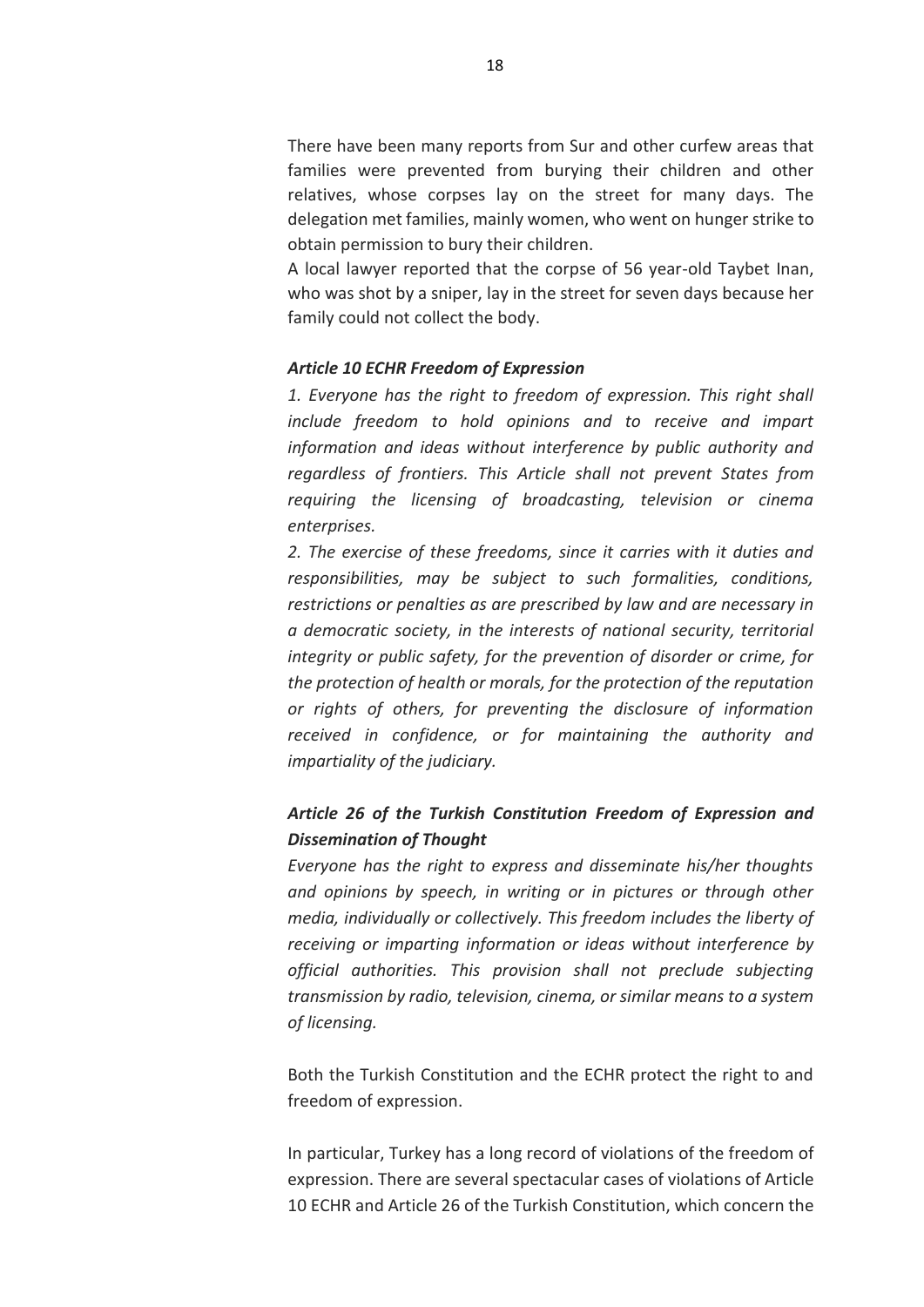curfews and brutal violence used by the army and the police. Shortly before he was murdered, the President of the Diyarbakır Bar Association, Tahir Elçi, became a victim of this oppression of any opposition to the government. He was accused of praising PKK, because he said in an interview with CNN Türk "The PKK is not a terrorist organization. Rather, it is an armed political organization that has great local support." For letting him say this, the TV station was fined TL700,000 (approximately €211,000).

Tahir Elçi was later arrested for these remarks but was released the next day, awaiting trial. However, he was placed under judicial supervision and banned from travelling overseas after being referred to court for his arrest on charges of spreading terrorist propaganda. The indictment, prepared by the Bakırköy Public Prosecutor's Office and sent to the Bakırköy Second High Criminal Court, sought a prison sentence of between one-and-a-half and seven-and-a-half years.

Another spectacular violation occurred after the statement signed by over 1,400 academics and researchers from Turkey and abroad titled "We will not be a party to this crime". 1,128 academics from 89 universities in Turkey, later joined by hundreds of additional signatories, and over 355 academics and researchers from abroad including figures such as Noam Chomsky, Judith Butler, Etienne Balibar and David Harvey signed a text calling on state of Turkey to end state violence and prepare negotiation conditions.<sup>27</sup>

The Istanbul prosecutors launched an investigation, with Turkish academics facing accusations ranging from "terrorist propaganda" and "inciting people to hatred, violence and breaking the law" to "insulting Turkish institutions and the Turkish Republic," the official Anatolia news agency<sup>28</sup> said. After having made a statement at a press conference on 10 March 2016, four academics were arrested under the accusation of "making the propaganda of terrorist organization". During the press conference, they talked about the recent situation of harassment against academics and insisted that they stand behind the petition. The prosecutor submitted the indictment to the court and the first trial will be held on 22 April 2016.

Turkish prosecutors in Istanbul have taken up the case, with all Turkish signatories of the petition under investigation. If convicted, they face

 $\overline{a}$ 

<sup>27</sup> The full statement can be found at [http://bianet.org/english/human-rights/170978-academics-we](http://bianet.org/english/human-rights/170978-academics-we-will-not-be-a-party-to-this-crime)[will-not-be-a-party-to-this-crime.](http://bianet.org/english/human-rights/170978-academics-we-will-not-be-a-party-to-this-crime) 

<sup>28</sup> See article in The Guardian: [http://www.theguardian.com/world/2016/jan/14/turkish](http://www.theguardian.com/world/2016/jan/14/turkish-prosecutors-investigate-academics-criticised-erdogan-petition)[prosecutors-investigate-academics-criticised-erdogan-petition.](http://www.theguardian.com/world/2016/jan/14/turkish-prosecutors-investigate-academics-criticised-erdogan-petition)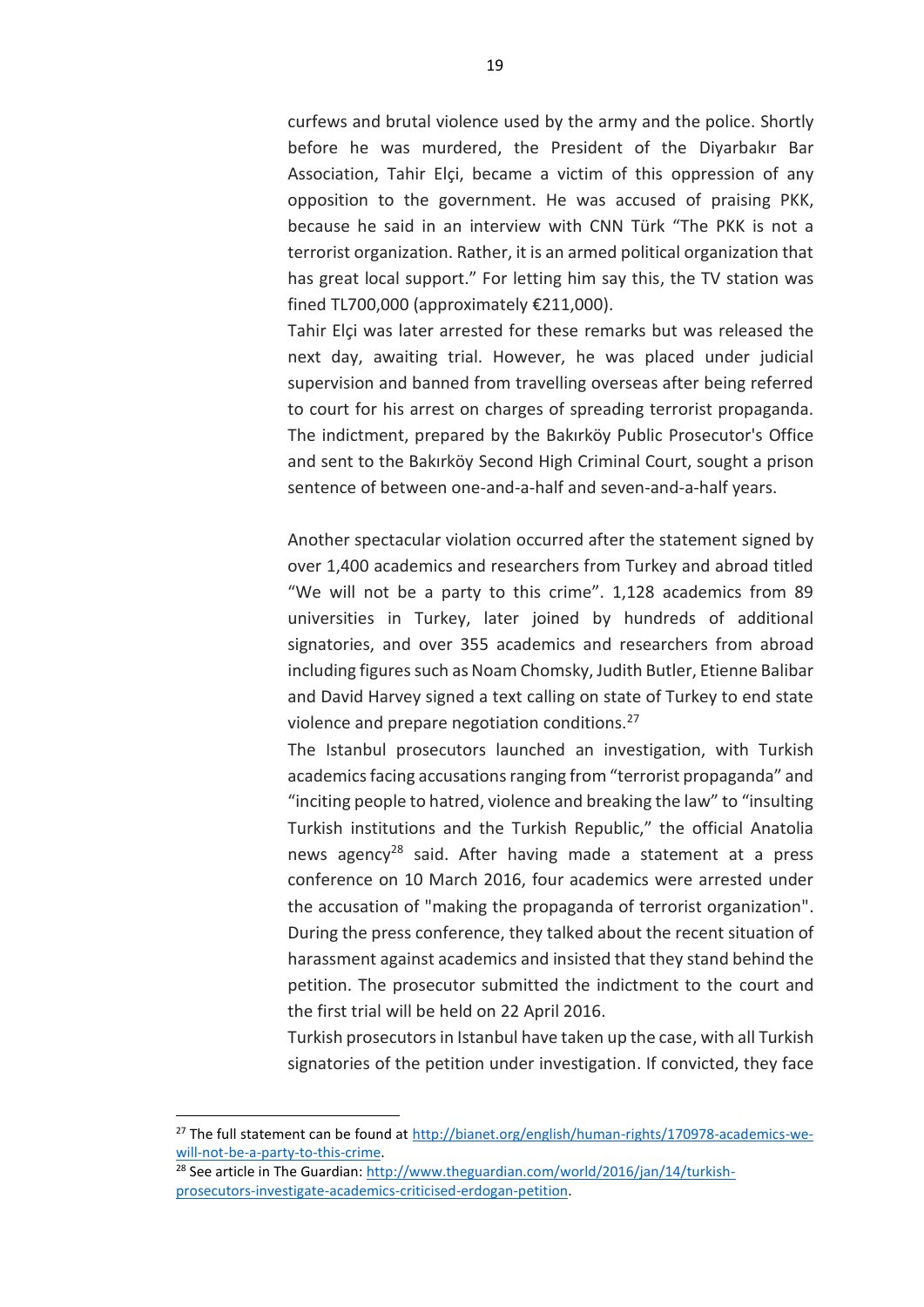between one and five years in prison. According to a report prepared by academics Kerem Altıparmak and Yaman Akdeniz, who are best known for filing a petition with the Constitutional Court in March 2014 against government bans on YouTube and Twitter, some academics are facing arbitrary investigations in their universities for their acts, which are not a crime according to Turkish laws.

In an earlier case in 2014, Yaman Akdeniz, a professor of law at İstanbul Bilgi University, and Kerem Altıparmak, an assistant professor at Ankara University's faculty of political sciences, challenged a decision by the Ankara Criminal Court of First Instance in May 2008 that ordered a ban on YouTube for videos insulting the memory of Mustafa Kemal Atatürk, the founder of the Turkish Republic.

The ECtHR ruled on 1 December 2015 that the decision by the Turkish authorities to block access to YouTube was in violation of Article 10 of the European Convention on Human Rights (ECHR), which enshrines the right to freedom of expression.

#### *Article 11 ECHR Freedom of Assembly and Association*

*1. Everyone has the right to freedom of peaceful assembly and to freedom of association with others, including the right to form and to join trade unions for the protection of his interests.* 

*2. No restrictions shall be placed on the exercise of these rights other than such as are prescribed by law and are necessary in a democratic society in the interests of national security or public safety, for the prevention of disorder or crime, for the protection of health or morals or for the protection of the rights and freedoms of others. This Article shall not prevent the imposition of lawful restrictions on the exercise of these rights by members of the armed forces, of the police or of the administration of the State.*

#### *Article 34 Turkish Constitution*

*Everyone has the right to hold unarmed and peaceful meetings and demonstration marches without prior permission.*

The Turkish government also has a long record of violations of the freedom of assembly. The violent attacks on demonstrators on Taksim in 2013 are not forgotten.

There is strong evidence that the Turkish government violated Article 11 ECHR and Article 34 of the Turkish Constitution.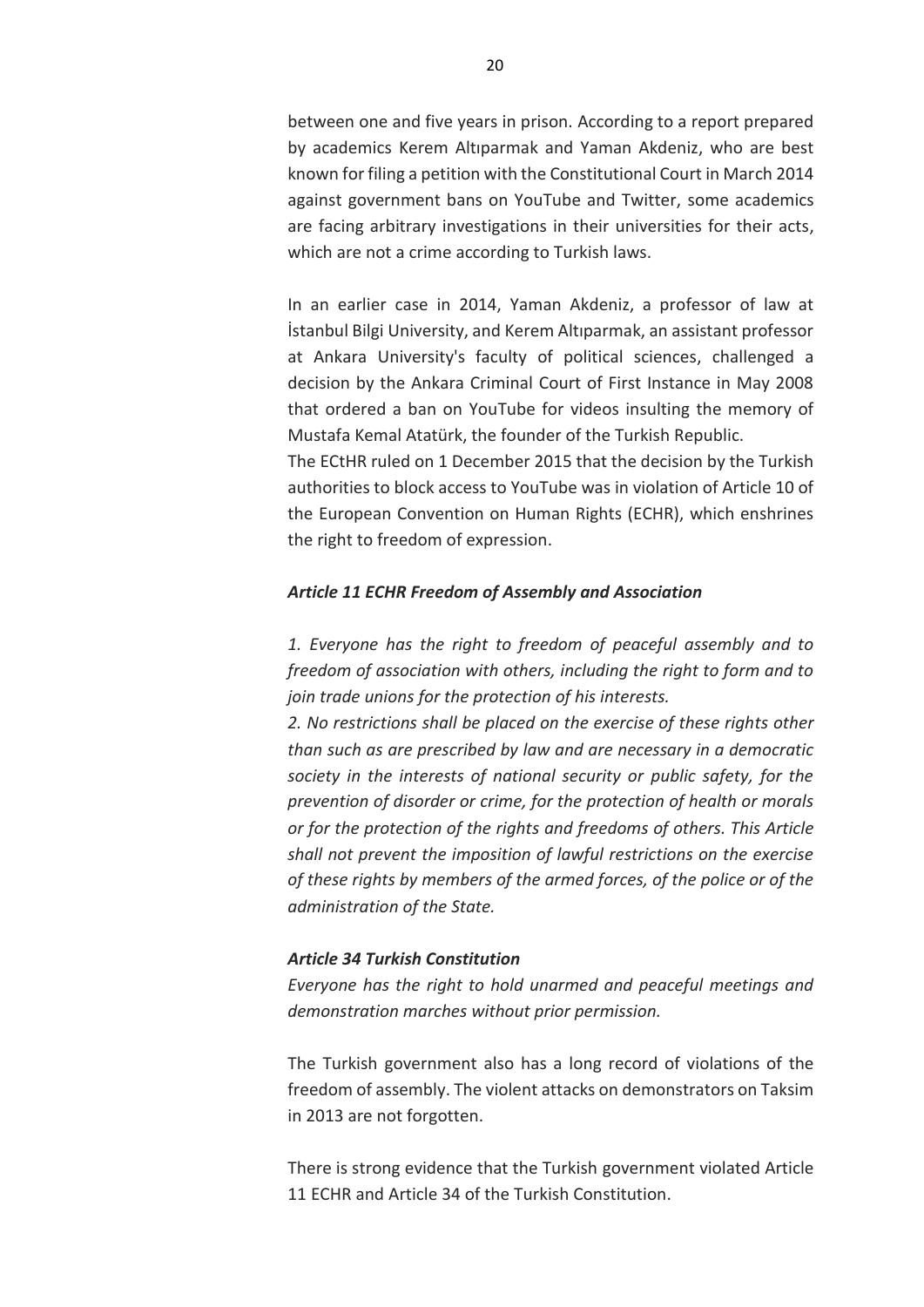Since the curfews started in Diyarbakır and Sirnac, protests have been violently oppressed and sometimes become very dangerous for participants.<sup>29</sup> In general, demonstrators risk being teargassed.<sup>30</sup>In December 2015, the police killed two demonstrators in Diyarbakır. In February 2016, state forces killed a 16-year-old boy who was demonstrating against the curfew in Diyarbakır.<sup>31</sup>

The delegation received information that peaceful gatherings and protests against curfews were either prohibited or, if they took place, attacked by state forces. In addition, eight people (six close to Sur district, one in Nusaybin and one in Silvan) were killed by the arbitrary shooting of security forces during peaceful protests against the curfews in streets and squares close to curfew zones, yet where no operation was ongoing or any curfews were declared.<sup>32</sup>

### *Right to Free Movement*

*Article 2 of Protocol no. 4 added to the European Convention of Human Rights* (which Turkey signed on 19 October 1992, but never ratified) states as follows:

*Freedom of movement* 

 $\overline{a}$ 

*1. Everyone lawfully within the territory of a State shall, within that territory, have the right to liberty of movement and freedom to choose his residence. 2. Everyone shall be free to leave any country, including his own. 3. No restrictions shall be placed on the exercise of these rights other than such as are in accordance with law and are necessary in a democratic society in the interests of national security or public safety, for the maintenance of public order, for the prevention of crime, for the protection of health or morals, or for the protection of the rights and freedoms of others. 4. The rights set forth in paragraph 1 may also be subject, in particular areas, to restrictions imposed in accordance with law and justified by the public interest in a democratic society.*

In addition, *Article 23 of the Turkish Constitution* provides as follows: *Article 23 Freedom of Residence and Movement*

<sup>29</sup>See article at http://www.theguardian.com/world/2015/dec/14/seven-people-killed-in-turkeyamid-protests-against-curfews.

<sup>30</sup> See article at [https://www.rt.com/news/326411-turkey-cannon-protest-diyarbakir/.](https://www.rt.com/news/326411-turkey-cannon-protest-diyarbakir/) 31See article dated 9 February 2016 at [http://kurdishquestion.com/index.php/kurdistan/north](http://kurdishquestion.com/index.php/kurdistan/north-kurdistan/16-year-old-kurdish-boy-killed-by-state-forces-in-diyarbakir/1440-16-year-old-kurdish-boy-killed-by-state-forces-in-diyarbakir.html)[kurdistan/16-year-old-kurdish-boy-killed-by-state-forces-in-diyarbakir/1440-16-year-old-kurdish](http://kurdishquestion.com/index.php/kurdistan/north-kurdistan/16-year-old-kurdish-boy-killed-by-state-forces-in-diyarbakir/1440-16-year-old-kurdish-boy-killed-by-state-forces-in-diyarbakir.html)[boy-killed-by-state-forces-in-diyarbakir.html.](http://kurdishquestion.com/index.php/kurdistan/north-kurdistan/16-year-old-kurdish-boy-killed-by-state-forces-in-diyarbakir/1440-16-year-old-kurdish-boy-killed-by-state-forces-in-diyarbakir.html) 

 $32$  See fact sheet of the Turkish Human Rights Foundation (TIHV), dated 6 February 2016, at [http://en.tihv.org.tr/recent-fact-sheet-on-curfews-in-turkey-between-the-dates-16-august-2015-5](http://en.tihv.org.tr/recent-fact-sheet-on-curfews-in-turkey-between-the-dates-16-august-2015-5-february-2016/) [february-2016/.](http://en.tihv.org.tr/recent-fact-sheet-on-curfews-in-turkey-between-the-dates-16-august-2015-5-february-2016/)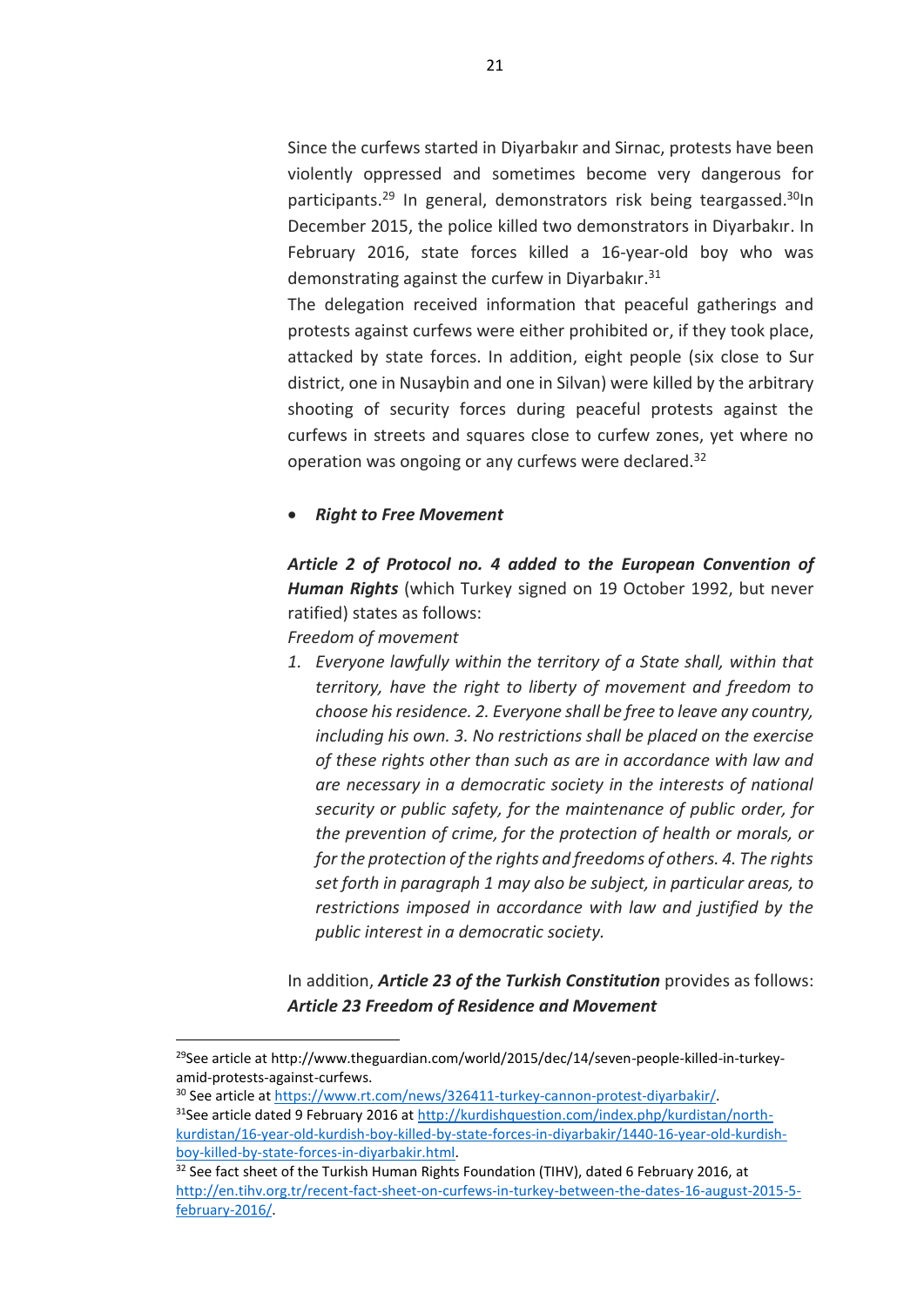*Everyone has the freedom of residence and movement. Freedom of residence may be restricted by law for the purpose of preventing crimes, promoting social and economic development, achieving sound and orderly urbanization, and protecting public property. Freedom of movement may be restricted by law for the purpose of investigation and prosecution of an offence, and prevention of crimes. (As amended on October 3, 2001; Act No. 4709, and as amended on September 12, 2010; Act No. 5982) A citizen's freedom to leave the country may be restricted only by the decision of a judge based on a criminal investigation or prosecution. Citizens shall not be deported, or deprived of their right of entry into the homeland.*

There is consistent evidence that these articles have been systematically violated. The human rights organizations with whom the delegation met reported that people residing in the areas under curfew have suffered heavy restrictions of their right to free movement since the beginning of the curfew: The delegation observed, most of the time, that people are unable to even leave their houses and circulate freely *within the area under curfew*. Movement can take place only in rare and specific moments when the curfew is lifted and, even then, people have no guarantee of being able to return to their houses. Curfew is often re-imposed without sufficient notice. When people miss the information and are still in the streets once the curfew is imposed again or they do not reach their houses or shelter on time, they are killed or at risk of being killed.

In general, violations of curfew and prohibition of free movement expose people to the risk of being shot and/or arrested.

Ability to freely exit and re-enter the curfew area is also heavily restricted: this only possible in the rare moments when the curfew is lifted and the military authorities have the power to decide whether a person demanding to leave receives permission. Re-entering might prove impossible once a resident has left the area. In general, the delegation notes that access to the areas under curfew is more heavily prevented than leaving them.

This might be part of the governmental plan to "clean", demolish and rebuild the areas. $33$  It is estimated that around 22,000 people have been able to leave the Sur district in Diyarbakir, abandoning their families, houses, property and businesses, to seek refuge outside the areas under curfew.

 $\overline{a}$ 

 $33$ See the articles "The destruction of Sur: is this historic district a target for gentrification?" at [http://www.theguardian.com/cities/2016/feb/09/destruction-sur-turkey-historic-district-](http://www.theguardian.com/cities/2016/feb/09/destruction-sur-turkey-historic-district-gentrification-kurdish)

[gentrification-kurdish](http://www.theguardian.com/cities/2016/feb/09/destruction-sur-turkey-historic-district-gentrification-kurdish) and "Erdogan's plan for the Kurds: Destroy, Rebuild Pacify" at [http://www.telesurtv.net/english/opinion/Erdogans-Plan-for-the-Kurds-Destroy-Rebuild-Pacify-](http://www.telesurtv.net/english/opinion/Erdogans-Plan-for-the-Kurds-Destroy-Rebuild-Pacify-20160303-0031.html)[20160303-0031.html.](http://www.telesurtv.net/english/opinion/Erdogans-Plan-for-the-Kurds-Destroy-Rebuild-Pacify-20160303-0031.html)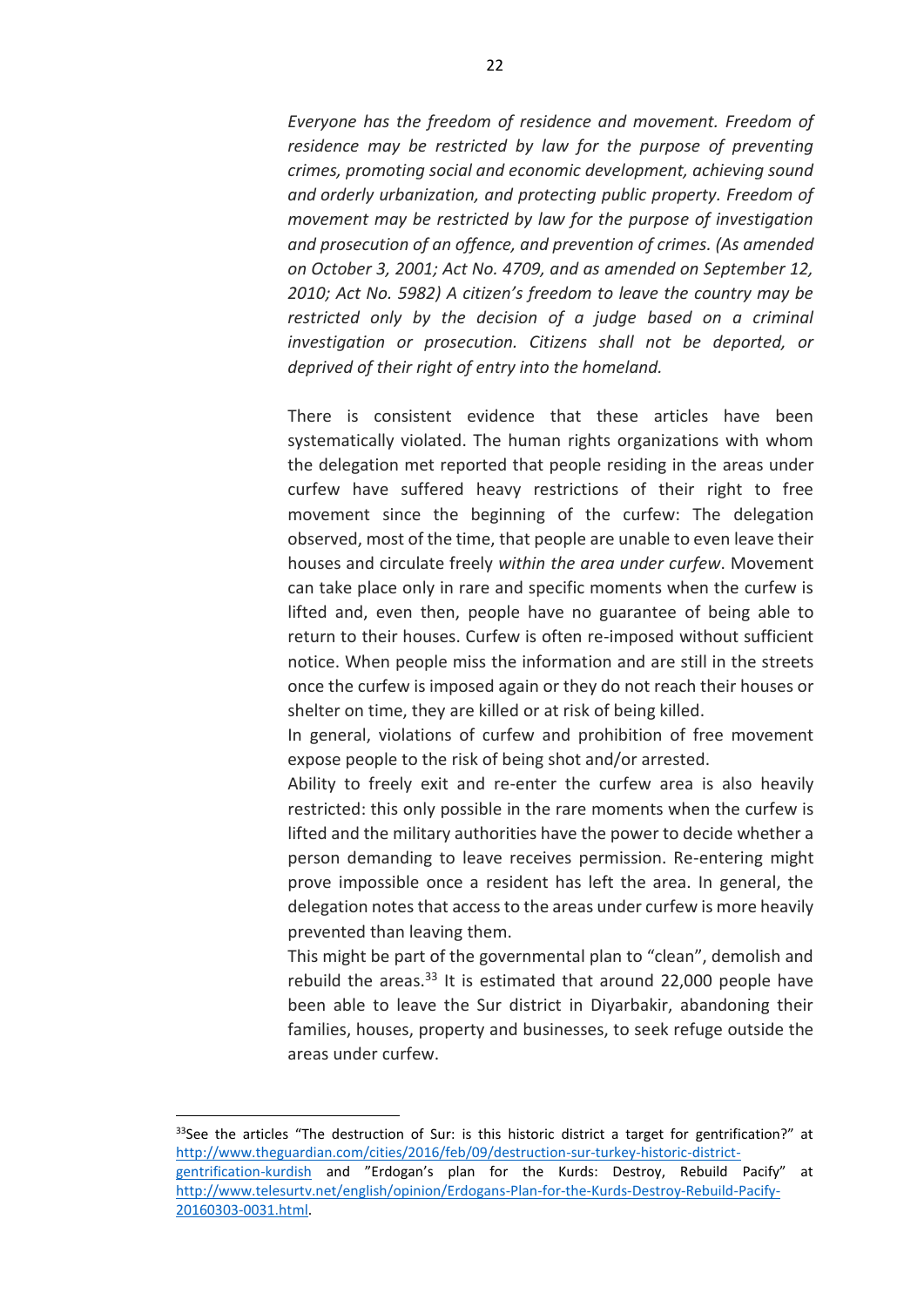Severe restrictions to the right of free movement are also imposed on the *residents* of the so-called buffer areas (districts neighbouring those under curfew, declared as security zones): exit from and entrance to those areas is subject to document control. The military may refuse entry, exit and transit, depending on the security situation.

The right to free movement of the *population* living *outside* the areas under curfew is also restricted. The military may close the curfew zones' neighbouring areas with fences, armoured cars and tanks and make them inaccessible for the entire population.

The described restrictions on the right to free movement lack any sort of adequate justification under paragraph 2 and 4 of Article 2 of Protocol 4 to the ECHR or under article 23 of the Turkish Constitution of which the latter requires that any restriction on the freedom of movement is provided for by law.

A curfew is a measure that limits the freedom of movement of the population or of some groups at a certain time of the day and for a limited period. $34$  In light of such definition, a curfew amounts to a restriction of the right to free movement, as those allowed by Article 2 of Protocol 4 to the ECHR and by Article 23 of the Turkish Constitution. The European Court of Human Rights has often ruled that the length and severity of the restriction are relevant factors in deciding whether a restriction on freedom of movement is legitimate (see, e.g., Austin and Others vs the United Kingdom, 15 March 2012, Applications nos. 39692/09, 40713/09 and 41008/09, case no 39692/09). The measures imposed by the Turkish government on the population residing in the areas under "curfew" are of such duration in time and constitute such a severe limitation of the right to free movement, which is actually made void. They are not restrictions to the right of free movement, but amount to a deprivation of that right. Such restrictions are not lawful under the European Convention of Human Rights and its added protocols nor under the Turkish Constitution.

### *Right to Housing*

Although not explicitly included in the European Convention for the Protection of Human Rights and Fundamental Freedoms (ECHR) of 1950, the right to housing is enshrined in numerous concrete legal norms, which are relevant in the fight against homelessness and housing exclusion:

**Article 2: right to life**

 $\overline{\phantom{a}}$ 

 **Article 3: prohibition of torture or inhuman or degrading…treatment**

<sup>&</sup>lt;sup>34</sup> See legal definition at [http://legal-dictionary.thefreedictionary.com/curfew.](http://legal-dictionary.thefreedictionary.com/curfew)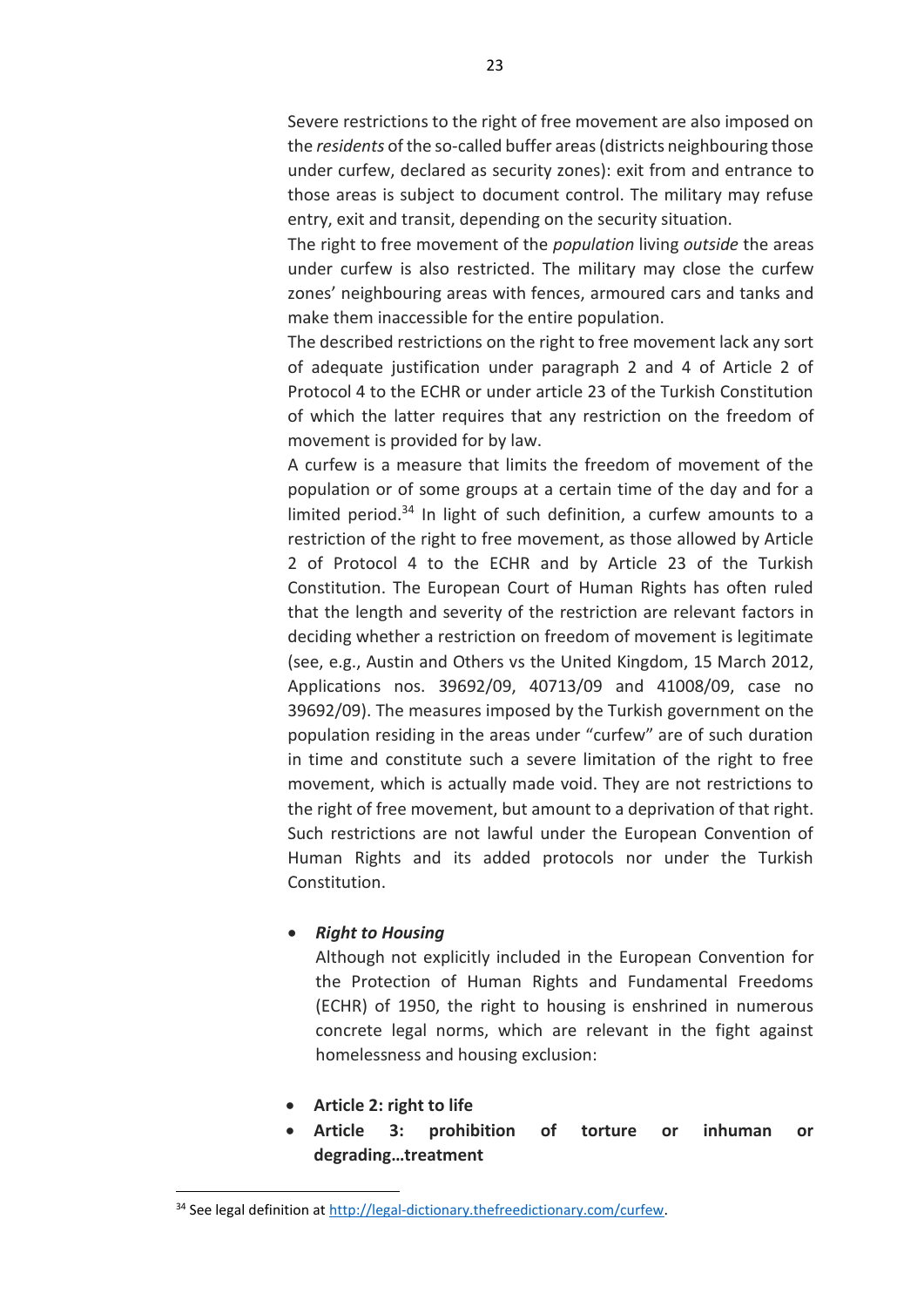- **Article 8: right to respect for private and family life**
- **Article 1 Protocol 1: protection of property**

*Article 35 Turkish Constitution Right to Property Everyone has the right to own and inherit property.*

#### *Article 57 Turkish Constitution Right to Housing*

*The State shall take measures to meet the need for housing within the framework of a plan that takes into account the characteristics of cities and environmental conditions, and also support community housing projects.*

Many international treaties recognize the right to housing explicitly. The most important is certainly Article **25 of the Universal Declaration of Human Rights**: it recognizes the right to housing as part of the right to an adequate standard of living.

It states that: "*Everyone has the right to a standard of living adequate for the health and well-being of himself and of his family, including food, clothing, housing, medical care and necessary social services, and the right to security in the event of unemployment, sickness, disability, widowhood, old age or other lack of livelihood in circumstances beyond his control".*

The right to housing is not explicitly mentioned in the European Convention for Human Rights, but it is framed by the case law of the ECtHR, from two different rights of the ECHR: Article 8 protecting the right to private and family life, and Article 1 Protocol 1, protecting the right to property.

At its most basic, Article 8 includes a right to have one's home protected from attacks by the state and its agents. Thus, in the case of *Akdivar and Others vs Turkey* (1 April 1998, Case No 99/1995/605/693) about inhabitants of a village suspected to be a PKK base, the court found it established that the security forces were responsible for the burning of the applicants' houses and the loss of their homes, which forced them to abandon the village and move elsewhere. As there was no doubt that the deliberate burning of their homes and contents constituted a serious interference with the right to respect for their family lives and homes under Article 8 and no justification for these interferences was offered by the government, the court concluded that there had been a violation of Article 8.

In the curfew areas, the residents are deprived of their right to housing. The delegation received many reports of destructions of houses. Photographs and descriptions from victims demonstrate that massive, widespread and systematic destructions of buildings took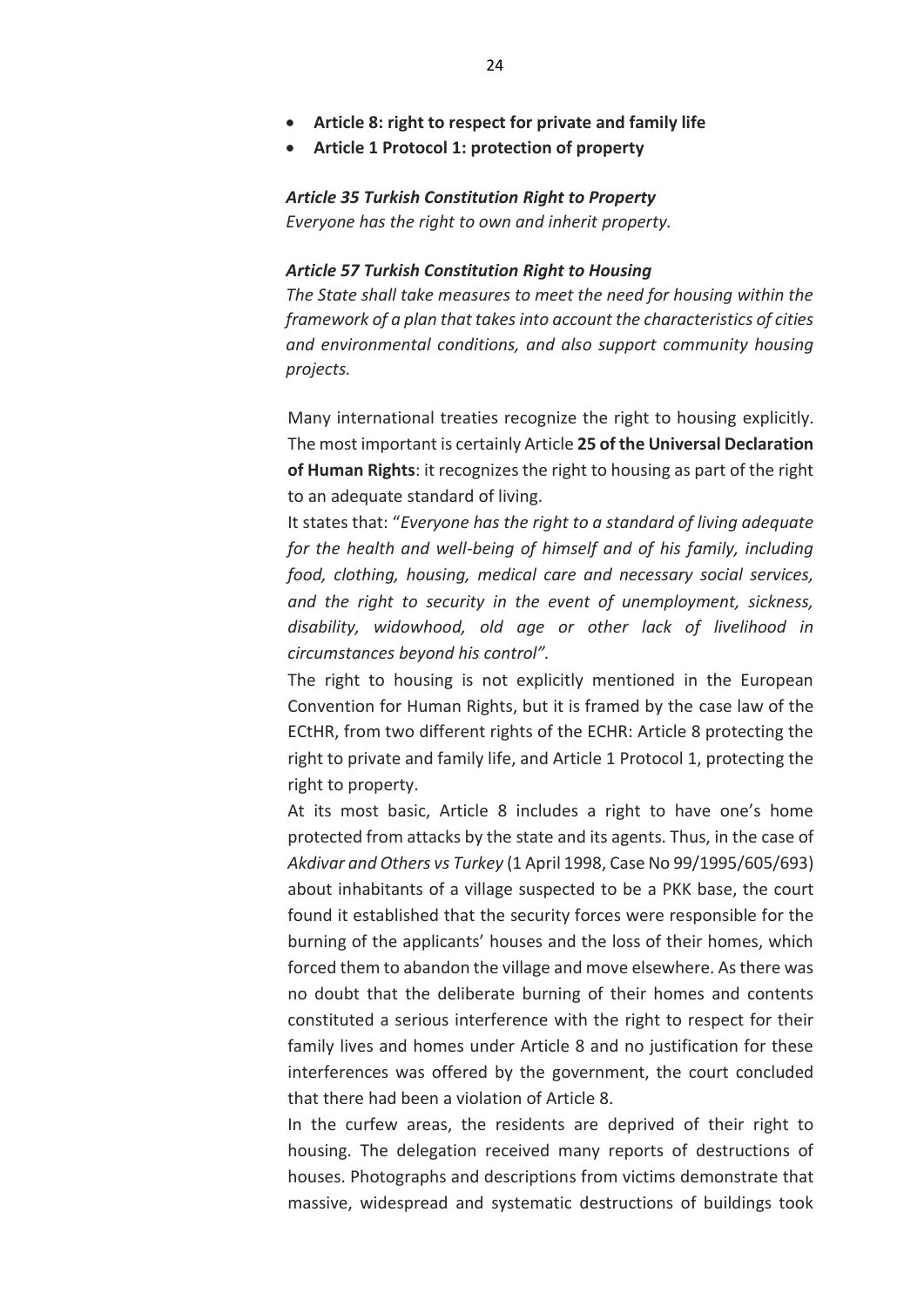place and continue to take place through bombing and the use of bulldozers. The destroyed houses were the living places of civilians. The areas look like a battlefield of an intensive war.

As mentioned above<sup>35</sup>, the demolishing of houses and the "cleaning" of the areas under curfew are part of the governmental plan to destroy the areas.

The delegation concludes that the deliberate and unjustified destruction of houses of civilians form a violation of Article 8 of the ECHR and Article 1 Protocol 1 to the ECHR and Article 35 and 57 of the Turkish Constitution.

#### *Right to Education*

# *Article 2 of the First Protocol of 20 March 1952 to the European Convention on Human Rights* states as follows:

*"No person shall be denied the right to education. In the exercise of any functions which it assumes in relation to education and to teaching, the State shall respect the right of parents to ensure such education and teaching in conformity with their own religious and philosophical convictions".*

The wider meaning of education has been recognized in Article 1(a) of UNESCO's 1974 'Recommendation concerning Education'. The article states that education implies "*the entire process of social life by means of which individuals and social groups learn to develop consciously within, and for the benefit of, the national and international communities, the whole of their personal capabilities, attitudes, aptitudes and knowledge."*

The delegation notes that the European Court of Human Rights has defined education in its case law in a narrow sense as *"teaching or instructions... in particular to the transmission of knowledge and to intellectual developmen*t" and in a wider sense as "*the whole process whereby, in any society, adults endeavour to transmit their beliefs, culture and other values to the young.*" 36

l

<sup>&</sup>lt;sup>35</sup> See footnote 33 at p.22 of this report.

<sup>&</sup>lt;sup>36</sup>Beiter, Klaus Dieter (2005). The Protection of the Right to Education by International Law. The Hague: Martinus Nijhoff. p. 19.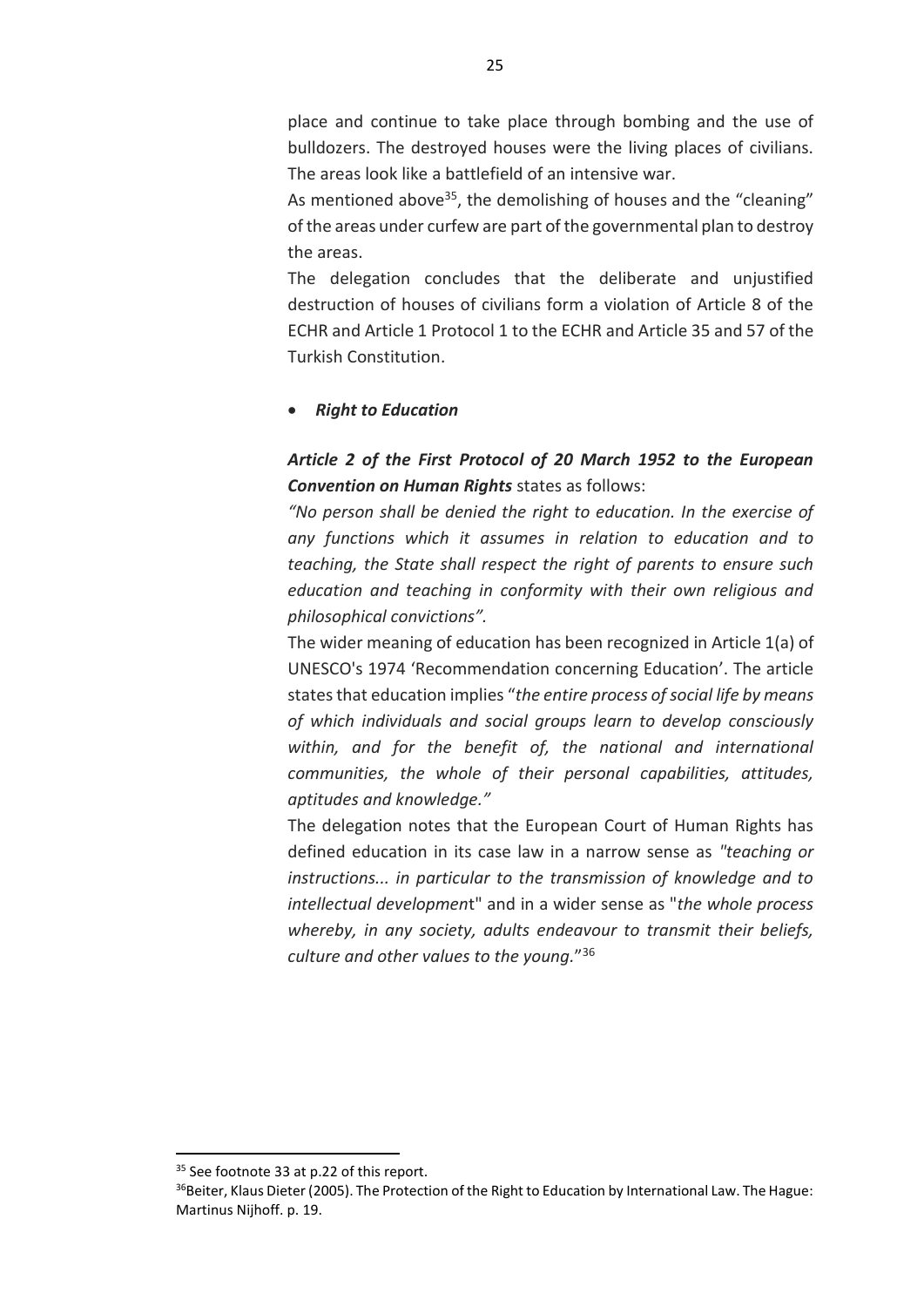#### *Article 42 Turkish Constitution Right and Duty of Education*

*No one shall be deprived of the right of education. The scope of the right to education shall be defined and regulated by law. Education shall be conducted along the lines of the principles and reforms of Atatürk, based on contemporary scientific and educational principles, under the supervision and control of the State. Educational institutions contravening these principles shall not be established.*

*The freedom of education does not relieve the individual from loyalty to the Constitution.*

*Primary education is compulsory for all citizens of both sexes and is free of charge in state schools.*

*The principles governing the functioning of private primary and secondary schools shall be regulated by law in keeping with the standards set for the state schools.*

In the curfew areas, schools and any other institutions and bodies of transmission of intellectual and spiritual knowledge and development are closed and thus the population is prevented from attending. In addition, even if they were open, the population in the curfew areas is often not allowed to leave their houses during daytime.

Thus, the delegation concludes that the implementation of the curfew forms the violation of the right to education, Article 2 of the First Protocol to the European Convention of Human Rights and of Article 42 of the Turkish Constitution.

### **3. Crimes as a Result of Violent Acts Committed by the Police or/and the Army**

The listed violations may amount to the following crimes:

Article 77 of the Turkish Penal Code: Offences against humanity

(1) Execution of any one of the following acts systematically under a plan against a sector of a community for political, philosophical, racial or religious reasons creates the legal consequence of offenses against humanity.

a) Voluntary manslaughter

- b) To act with the intension of giving injury to another person
- c) Torturing, infliction of severe suffering, or forcing a person to live as a slave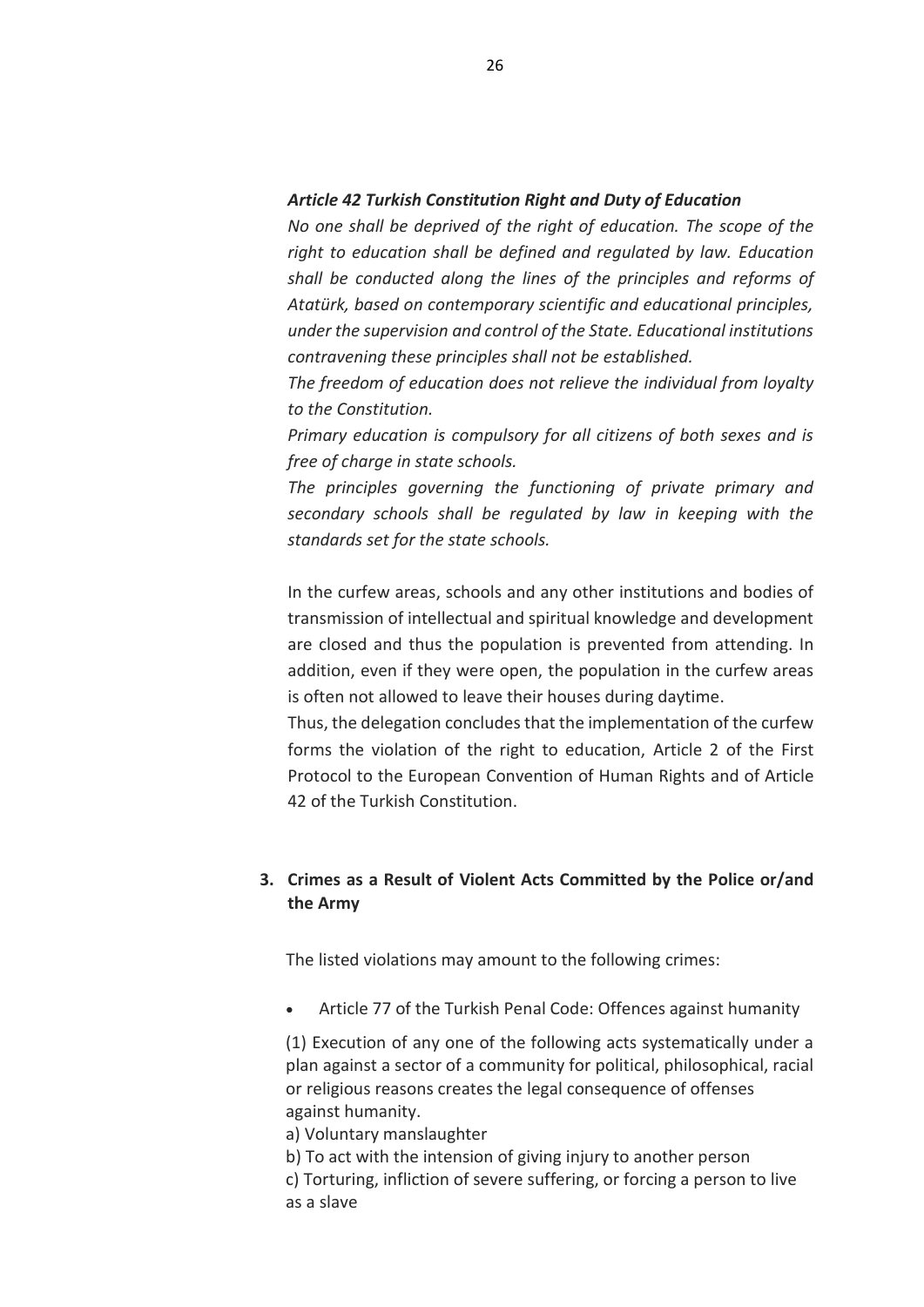d) To restrict freedom (…) f) Sexual harassment, child molestation (…)

The violations caused by the curfews are directed against the civilian and mainly Kurdish population in the east and south-east of Turkey for political reasons.

The concept of 'systematic' may be defined as thoroughly organized and following a regular pattern on the basis of a common policy involving substantial public or private resources. There is no requirement that this policy must be adopted formally as the policy of a state. There must, however, be some kind of preconceived plan or policy.<sup>37</sup> However, it has been clarified that the existence of a policy or plan may be evidentially relevant, in that it may be useful in establishing that the attack was directed against a civilian population and was widespread or systematic, but that the existence of such a plan is not a separate legal element of the crime.<sup>38</sup>

The delegation submits that there is strong evidence that the Turkish authorities who order(ed) and implement(ed) the curfews may have committed offences against humanity pursuant to Article 77 of the Turkish Penal Code.

Further, the committed crimes amount to a collective punishment<sup>39</sup> against all inhabitants of the areas under curfew and the security zones. Civilians are to be protected under all circumstances.

The delegation concludes that further investigations must be conducted to hold those accountable for the crimes committed.

 $\overline{a}$ 

<sup>37</sup>*Akayesu,* (Trial Chamber), 2 September 1998, para. 580. <sup>38</sup>*Semanza,* (Trial Chamber), 15 May 2003, para. 329.

<sup>&</sup>lt;sup>39</sup>See Press Release of Amnesty International, dated 21 January 2016, at [https://www.amnesty.org/en/latest/news/2016/01/turkey-onslaught-on-kurdish-areas-putting](https://www.amnesty.org/en/latest/news/2016/01/turkey-onslaught-on-kurdish-areas-putting-tens-of-thousands-of-lives-at-risk/)[tens-of-thousands-of-lives-at-risk/.](https://www.amnesty.org/en/latest/news/2016/01/turkey-onslaught-on-kurdish-areas-putting-tens-of-thousands-of-lives-at-risk/)